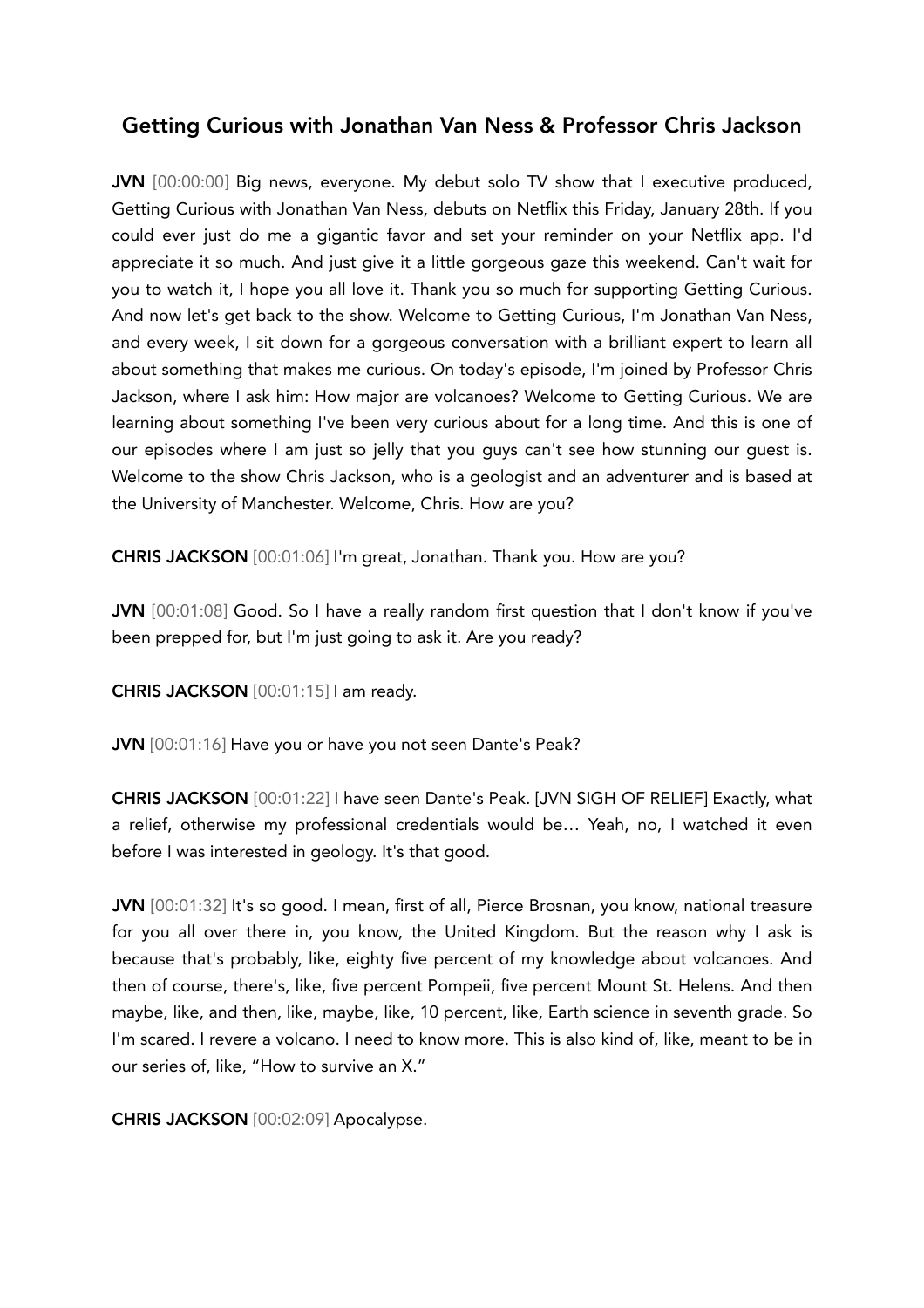JVN [00:02:10] Exactly. Or, you know, in this case, the volcano eruption. So first and foremost, you're a literal geologist. So can you just tell us a little bit about, like, how; well, actually, no, I can't even go there first to get even more basic, if you can believe it. Hard hitting question number two: what is a volcano?

CHRIS JACKSON [00:02:31] So a volcano is a landform, you know, a sufficial land form, something we can observe at the Earth's surface, which is constructed from solidified magma. So this is molten rock, which has made its way all the way to the surface of the Earth, has been erupted to form lava, and has crystallized and become hard rock. And that is what a volcano is. Does that help?

JVN [00:02:52] Holy, wait, okay, well, I mean, all I heard was magma, and then all I could hear was Austin Powers or Dr. Evil going "Liquid hot magma."

CHRIS JACKSON [00:03:02] That's a good place to start. That's a good place to start, though. Yeah.

JVN [00:03:06] So literally, the volcano itself is formed from, like, lava coming up and then it, like, forms a mountain?

CHRIS JACKSON [00:03:13] Basically, that's it. You pass the class.

JVN [00:03:16] Well, that's the buried lead that I didn't know. I didn't realize that the mountain itself was literally former, cooled lava. So does that mean that, like, the hole that lifts up the lava that then makes the volcano, does that mean that all volcanoes start flat?

CHRIS JACKSON [00:03:31] Yes, basically. So volcanoes, if I were to ask you to draw a volcano, you'd draw something which is triangular, looking a bit like the pyramids in Egypt sticking above the ground. But they're normally quite old volcanoes that have been constructed from many, many, many eruptions. So during the first eruptions, you have an event where the magma is coming to the surface, you'll build up a very small cone that will get bigger through time. So we have in our head this beautiful mental image of a volcano being this big, tall, pointy thing forming mountains, which they sometimes are, but they obviously are born.

JVN [00:04:05] I really did not even see this coming so early in the podcast. [CROSSTALK] I though I knew, but I didn't even know. So, OK, so you just said vent. [CROSSTALK] So what's a vent, is that, like, a thing where the lava comes out?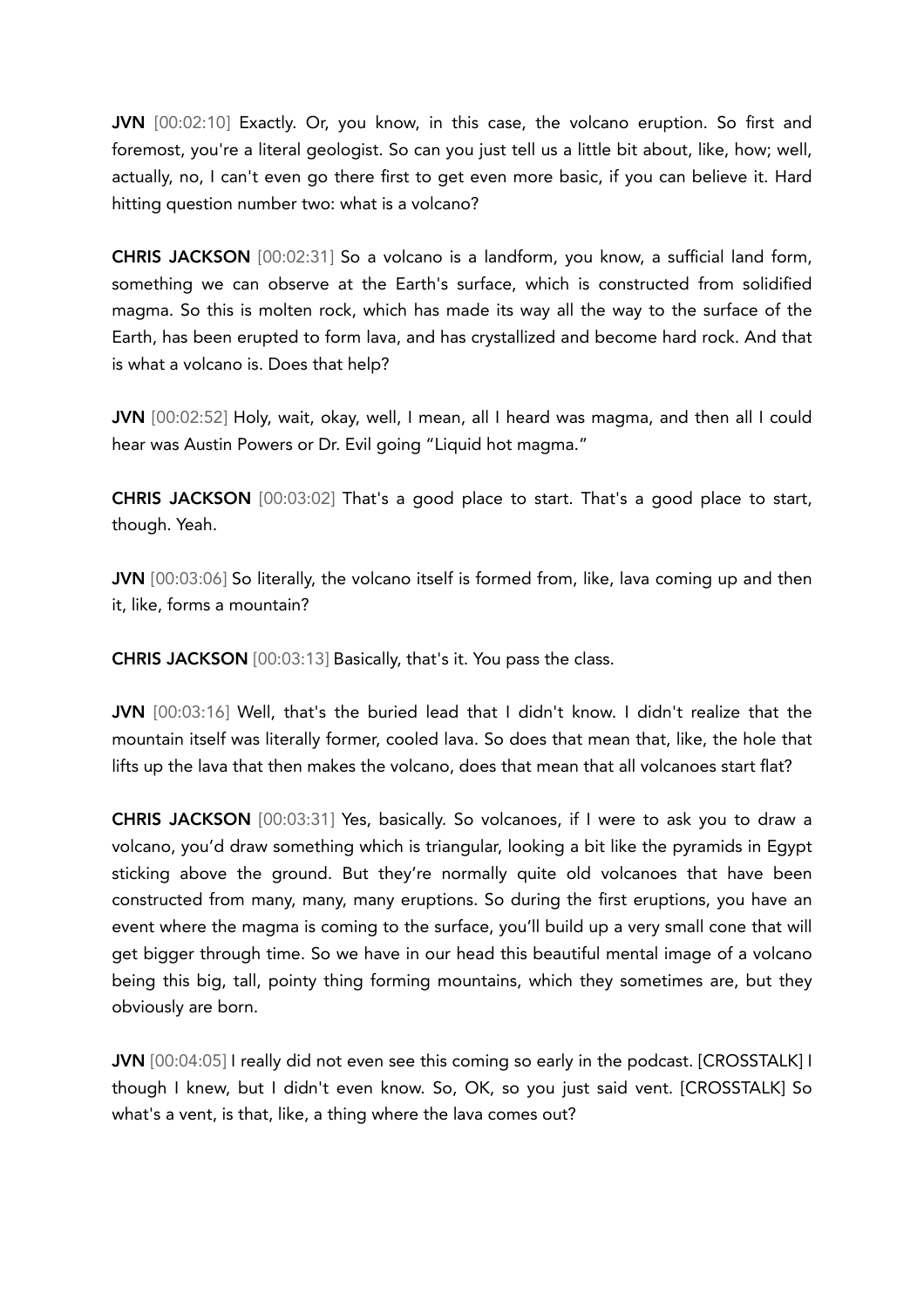CHRIS JACKSON [00:04:19] Yeah, yeah. All it is is a, is a crack in the ground, so it could be a fracture in the ground. So literally just a hole. And from that hole will come the, the, the magma in the form of lava. And that's what, that's what it will start from. So oftentimes a volcano from its earliest stages would be fairly inconspicuous and not a very scary looking thing.

JVN [00:04:40] Ah! OK, wait, so what are the, like, OK, so then every volcano has a vent.

CHRIS JACKSON [00:04:47] They all started off from a very small crack in the ground where magma initially comes out.

JVN [00:04:52] Is there any other, like, key features that every single volcano has?

CHRIS JACKSON [00:04:56] Um, no. That's a very good question. And the reason that all volcanoes are definitely because all volcanoes are forming by fundamentally slightly different processes. So some volcanoes are being formed by lavas which are being explosively thrown out. And that's the, again, the mental image you probably have of most volcanoes, right, a big bang and lava is flying everywhere. But not all volcanos are like that. Some volcanoes are actually more what we call effusive, so they are expelling lava, but the lava's coming out quite gently without all the bangs and whistles we normally think of. And because of that, volcanoes, all our different shapes, different sizes, they're different colors. They have quite a lot of character.

JVN [00:05:37] So I thought that I remembered my seventh grade Earth science teacher whose name was Mrs. Holzmeir. I thought I remember her saying that there was maybe, like, three main types or something? But also maybe, she said there were six, and I just totally fucked up. But is there any, like, main, is there any, like, main volcano types?

CHRIS JACKSON [00:05:58] Yeah. So two of the main volcano types that you'll probably be most familiar with: one volcano called a shield volcano. So these are volcanoes, which are very low relief. So they're not very tall and they're very broad. Hence the name shields because they're like a warrior's shield. So that's where the name comes from.

JVN [00:06:16] Is that, like, a lot of, like, the Hawaiian ones that, like, are slow and, like, you know, ooze, like, wide or whatever?

CHRIS JACKSON [00:06:23] Yes, yes. So some of those, some of those probably started off as shield volcanoes, so they're quite broad. And they're associated with lavas, which are quite runny, so they're not very sticky. So these are runny lavas, which when they come out, they spread out and give the volcano its very broad, low relief shape. But then some of the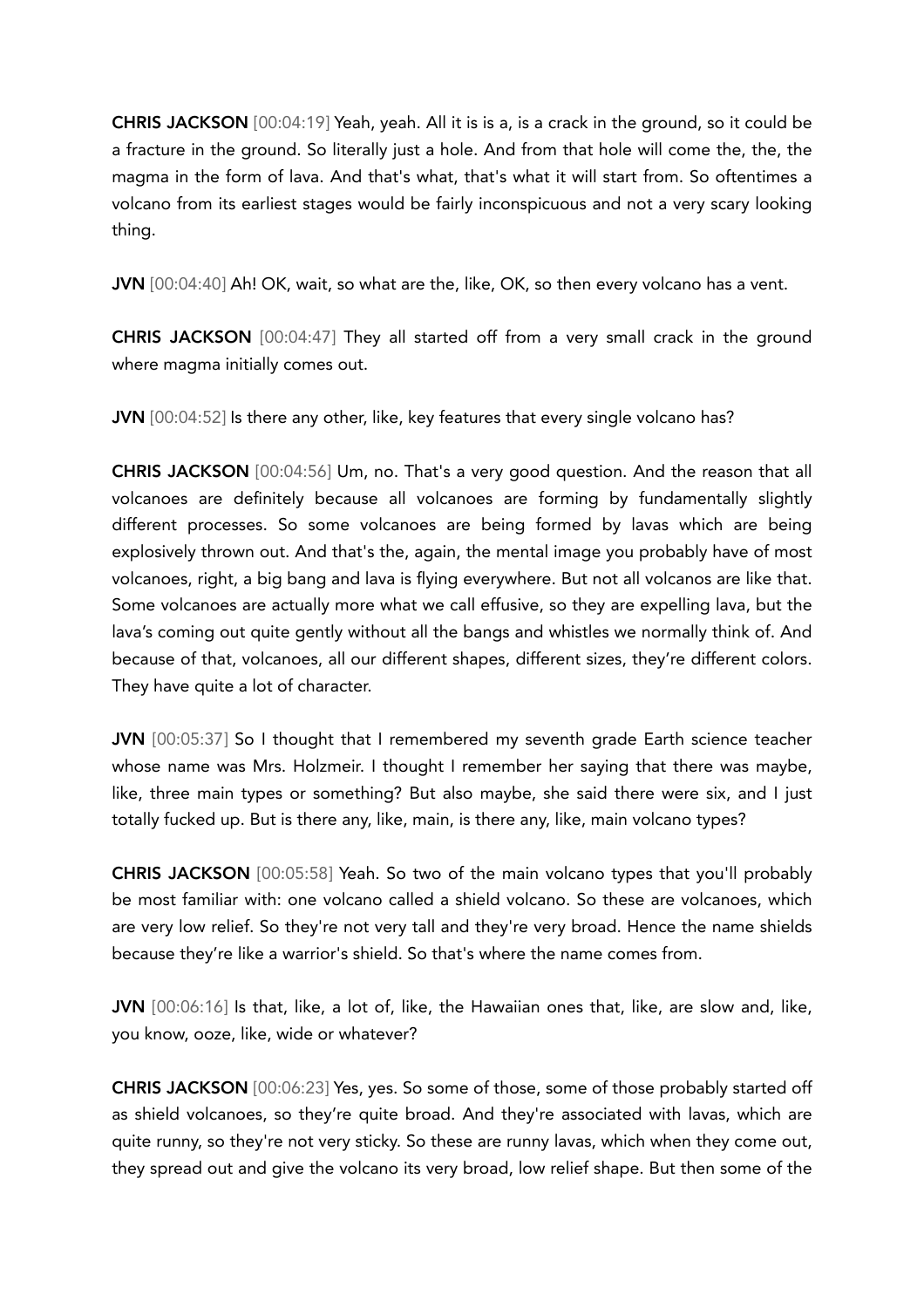other volcanoes are what we call stratovolcanoes and stratovolcanoes, yeah, you might, really, yes, you remember this, Mrs. Holzmeir will be very pleased with you.

JVN [00:06:53] Tell us, what's the strata? Is that the one that we classically think of more pyramid-y?

CHRIS JACKSON [00:06:57] Exactly. And that's formed by not simply just lava being expelled from the volcano, but also ash and pumice and other kind of what we call pyroclasts. And so they are bits of fragmented magma which form these pumice and these ash clasts. So if you have, you know, times where you've got lava coming out, times where you've got these more volcanic kind of explosive eruptions. That's what builds up this stratovolcano. So if you were to slice a stratovolcano in half, imagine you could cut it in half. You would see these beautiful, varying layers of these which are recording these different types of eruptions.

JVN [00:07:35] So what's those volcanoes where, it's, like, a big ass ring, like, it's, like, a big ass ring in the middle.

CHRIS JACKSON [00:07:44] So that's when you have something called a caldera. So a caldera is formed. [CROSSTALK] You know more about this than me! Yeah, a caldera is formed, well, you get different types of caldera. So again, if I asked you to draw a picture, a volcano, you draw a triangle, right? But what you might also draw at the top is a little depression, a little dip at the top up. [CROSSTALK] And that is what we call a caldera. So that is the hole at the top of the volcano. And sometimes those holes are formed because obviously, as you push lava out of the volcano, the lid at the top of the volcano collapses inwards in itself. So that's what gives you the dimple on the top of the volcano.

JVN [00:08:26] OK, I'm not a good artist, at all, but-

CHRIS JACKSON [00:08:28] Let's see, let's see.

JVN [00:08:30] But is there, like, another, like, well, no, I can't show you, I'm too embarrassed. So just imagine it being a bubble letter zero. Just, like, a, like, is that, so is that, is that, like, a stratovolcano that completely collapsed? And is that a different kind of volcano? And can that still erupt?

CHRIS JACKSON [00:08:47] No, no, no. So it's, there's different stages of collapse of volcanoes in these caldera. So sometimes you just get a small caldera at the top of the volcano associated with one or two big eruptions. Sometimes when you have something like at Pinatubo, so one of the largest documented ever volcanic eruptions, the volcano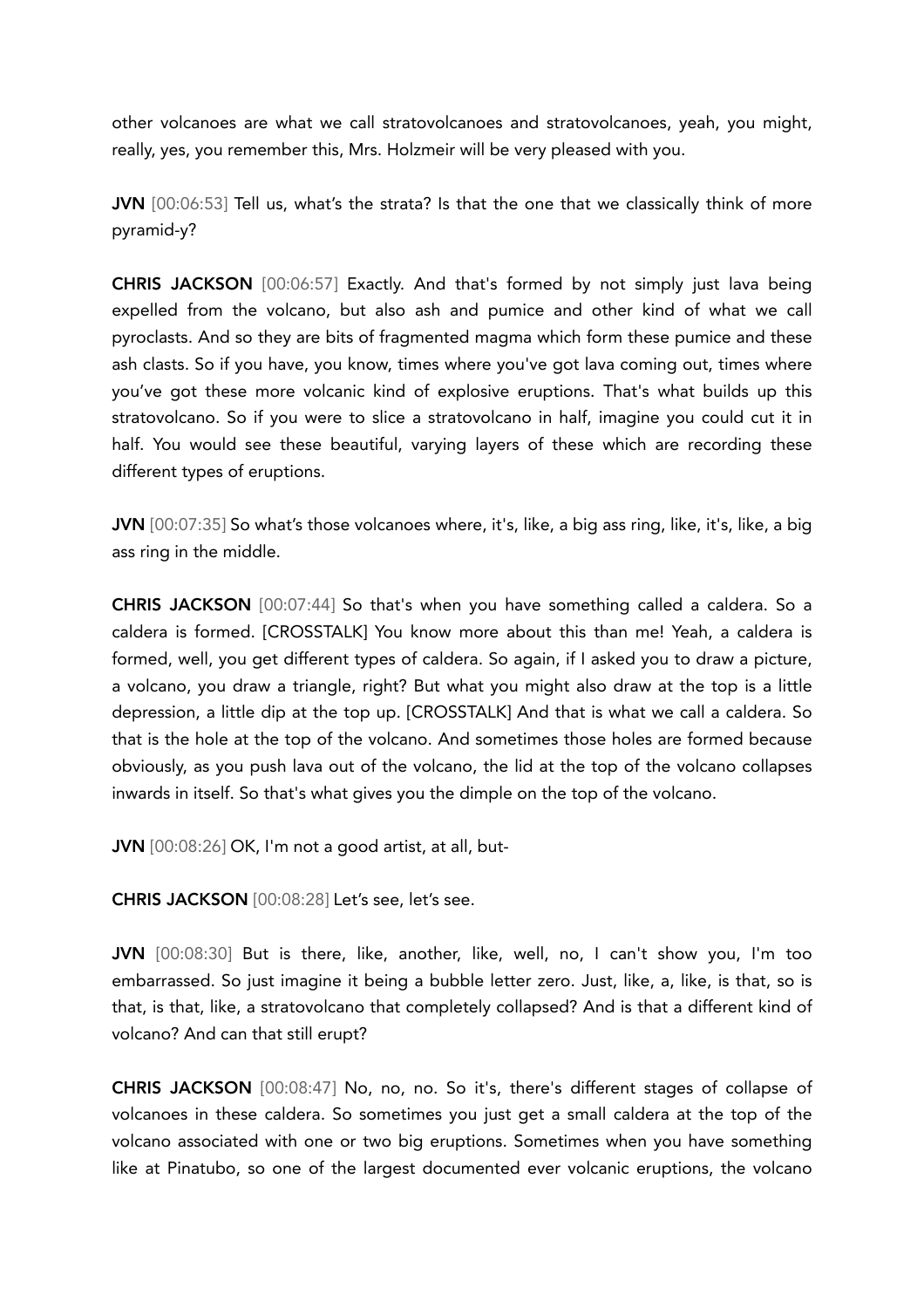basically blows itself apart. It's so explosive it rips the top off. It rips the sides off, and actually you're left with something which doesn't almost even look like a volcano because you've just completely obliterated. And that's, like, a basically a big hole in the ground now. So you've gone from having a triangular shaped volcano to just complete catastrophe.

JVN [00:09:26] Do you remember that volcano that, like, I feel like it exploded, like, maybe, like, right before the pandemic started in New Zealand and some people went missing and stuff. [CROSSTALK] I feel like I saw a video of that that was giving me major, like, gigantic skinny caldera vibes, like, before the eruption?

CHRIS JACKSON [00:09:45] Yeah. So in Whakaari, so that was the volcanic eruption, which was kind of the end of 2019, I think it was. And that was that's, that was a big volcanic island off shore New Zealand. And I mean, that already had a big hole in the side from a number of early eruptions, and in fact It was that hole in the side, which kind of gave access for tourists to go visit that volcano. The eruption itself in Whakaari didn't necessarily blow any more out to the side of that volcano. It didn't make the caldera any bigger, but it was part of the process that leads to those calderas forming in those volcanoes. So that was a very catastrophic eruption, which led to a number of, a number of deaths.

JVN [00:10:25] So, OK, so basically there is shield, strata. So is there, like, a standard, like, height or width of a volcano or are they extremely diverse?

CHRIS JACKSON [00:10:37] So volcanoes don't come in a one-size-fits-all. Because they are all generated in different ways and they form in different places, they come in different shapes and sizes, and obviously they're different ages, of course. So if you have a very young volcano which is, you know, the youngest volcano on Earth, probably some people argue in western Mexico started in 1943.

JVN [00:10:59] How cute!

CHRIS JACKSON [00:11:00] So that's, like, you know, like a little baby volcano and that's, you know, not very big at all.

JVN [00:11:04] How big is it? Like, is it just, like, a is it, like, a one-story building or is it, like, gigantic?

CHRIS JACKSON [00:11:09] No, no, no. It's a one-storey building sort of size. That thing's been going for about 80 years or so. So that's a pocket volcano. Then we could go to something like Mount Etna, which is in Sicily, in Italy, that's about three hundred and fifty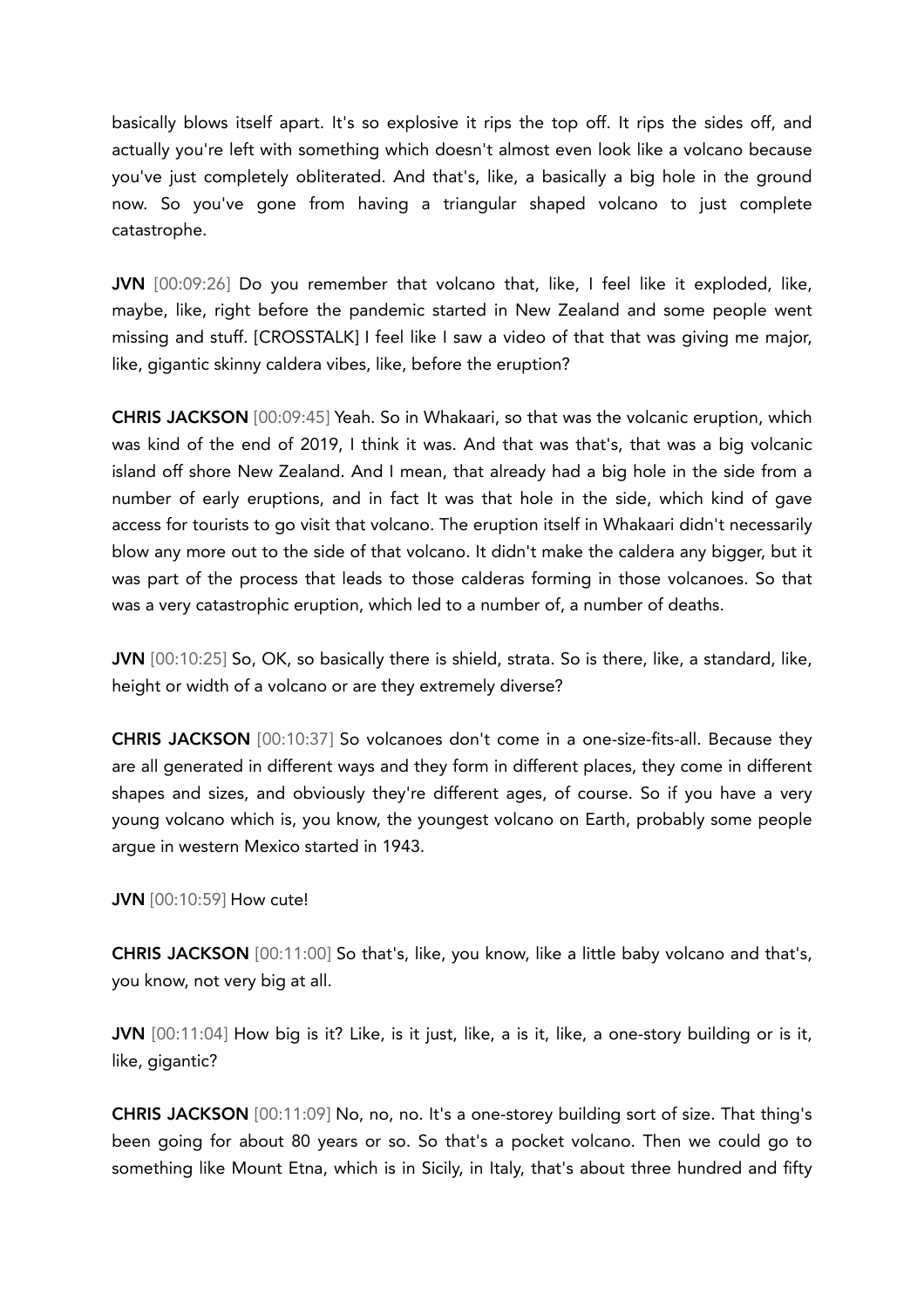thousand years old, so considerably older than the volcano in western Mexico, and that's about three thousand, four thousand, three and a half thousand meters high, right? So that's quite a big volcano. So it depends on the age. The longer it goes, the bigger it is.

JVN [00:11:42] So, and then, is that the only way that you can tell the age? It's just, like, all based off of the height or, like, how big it is, right?

CHRIS JACKSON [00:11:47] No, no, no. Saying one thing geologists do is we don't just look at the shape and size of the volcano. We can actually get the rock samples themselves from the volcano, and we can use a range of techniques to work out directly the age of those rocks using a process called radiometric dating.

JVN [00:12:04] Oooooh! OK, so, like, do you know, how many, this is, like, this just came to me: how many, like, active volcanoes are there right now?

CHRIS JACKSON [00:12:12] Oh, so, well, it's a good question. The estimates are that every day there's probably about 40 volcanoes erupting on Earth every day.

JVN [00:12:25] Really? [CROSSTALK] Is there? This is another really random one. Is there any, is there any in Britain, in, like, the United Kingdom erupting or just, like, existing access?

CHRIS JACKSON [00:12:37] No, there's not. It's slightly disappointing for a geologist not to live somewhere where there's an active volcano. We have lots of ancient volcanoes.

JVN [00:12:45] I was going to say, cause, like, did you see that show Outlander?

CHRIS JACKSON [00:12:49] No, I didn't, actually.

JVN [00:12:50] It's kind of sexy, but the well, except for some parts, it's also devastating. But, but, like, there's a lot of, like, hills up there. So, like, could there be, like, a volcano in, like, Scotland? Like, there's, like, a little vent and no one's even, like, found it and it could explode. Or probably not?

CHRIS JACKSON [00:13:07] In a Hollywood movie. I think there probably is one waiting to happen.

JVN [00:13:11] So there's probably not one in Scotland?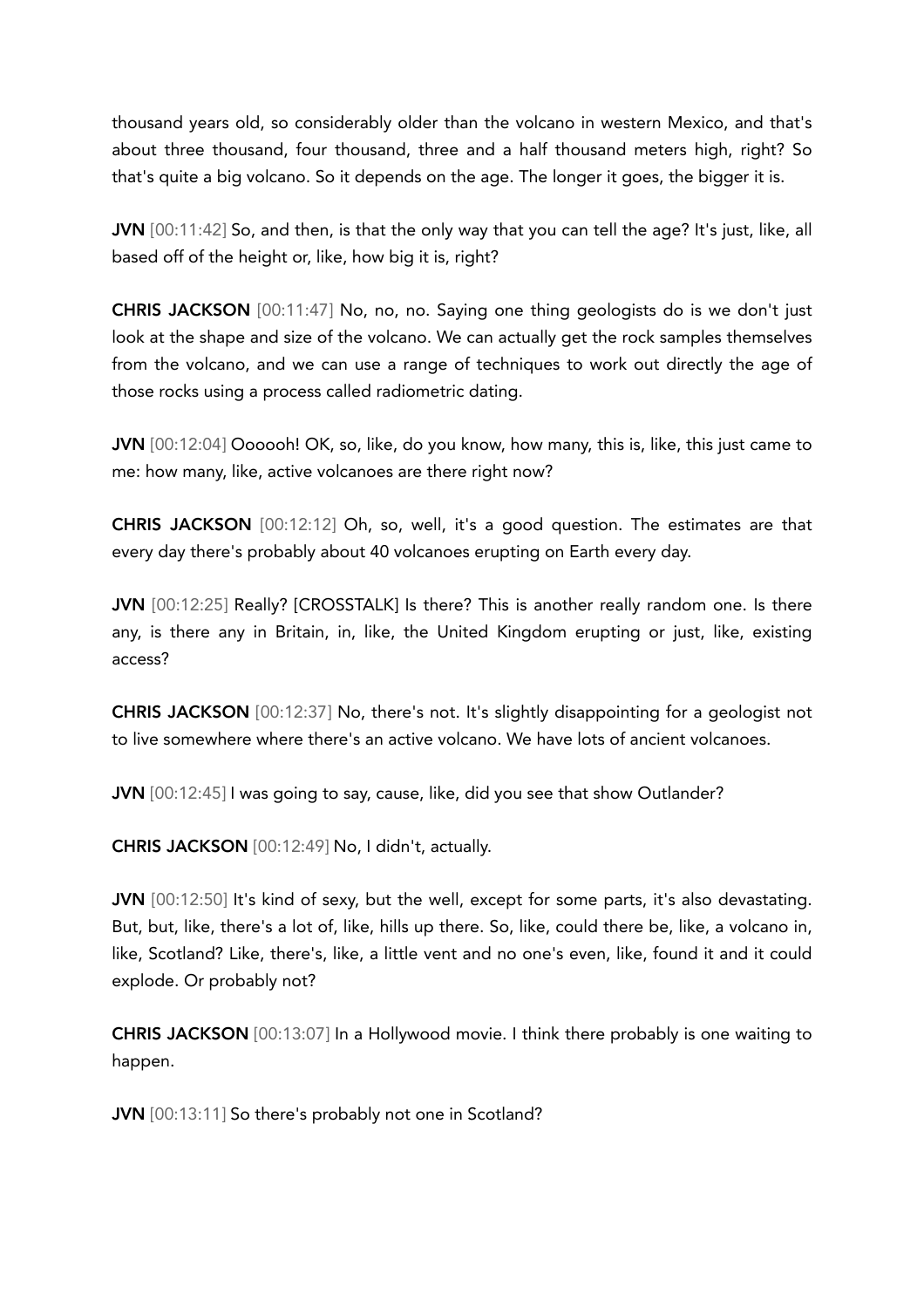CHRIS JACKSON [00:13:13] Not active, no. We've got lots of ancient volcanoes that were active millions of years ago in the UK, but we don't have anything which is actively developing now, unfortunately.

JVN [00:13:25] So where are, like, where are they the most common? And I think I have a pre-guess, but in an effort to not: is it the Ring of Fire?

CHRIS JACKSON [00:13:34] So the Ring of Fire? Congratulations. You passed the second class. Yeah, the Ring of Fire is, is a term that we use to describe a zone of intense volcanic activity and earthquakes around the edge of the Pacific. So this is down the western seaboard of the US down and the Chilean coastline, especially of the South American, then all the way to Japan and China and so on. And, and this is an area of very intense volcanic activity, because it's an area where the plates of the Earth's crust are clashing together and melting, so that's why we have lots of volcanoes there. So, yeah, pound-for-pound, there's a lot of volcanoes there. Is it the most volcanic place in terms of volcanoes per square meter? It's perhaps not, right, because that's a huge area around the Pacific.

JVN [00:14:21] What's the most per square meter?

CHRIS JACKSON [00:14:23] Oh, the most per square meter, Jonathan. I want to say somewhere like the East African Rift. So in Eastern Africa, so coming down through the Democratic Republic of Congo, Somalia, Kenya, Ethiopia.

JVN [00:14:37] Ooh, yeah, cause Madagascar. She's going away. She's like floating out.

CHRIS JACKSON [00:14:42] Exactly. Yeah. So where we've got stretching of the East African plates, there's loads and loads of volcanoes there. And so you can go to somewhere like the Democratic Republic of Congo, so where I visited a few years ago. And there are thousands of volcanic vents everywhere, like, in an area which is, you know, a few hundreds of square kilometers in size. But there's just volcanoes everywhere there, of all varying shapes and sizes.

JVN [00:15:08] And there was no more babier volcanoes there than there was in that western Mexico, there was none that were even younger?

CHRIS JACKSON [00:15:14] No. Some of them are very young, young, probably hundreds to thousands of years old, but nothing as recent as, say, 80 years old. We often get very fixated as well in looking at volcanoes on the Earth's surface. There are lots of volcanoes under the sea.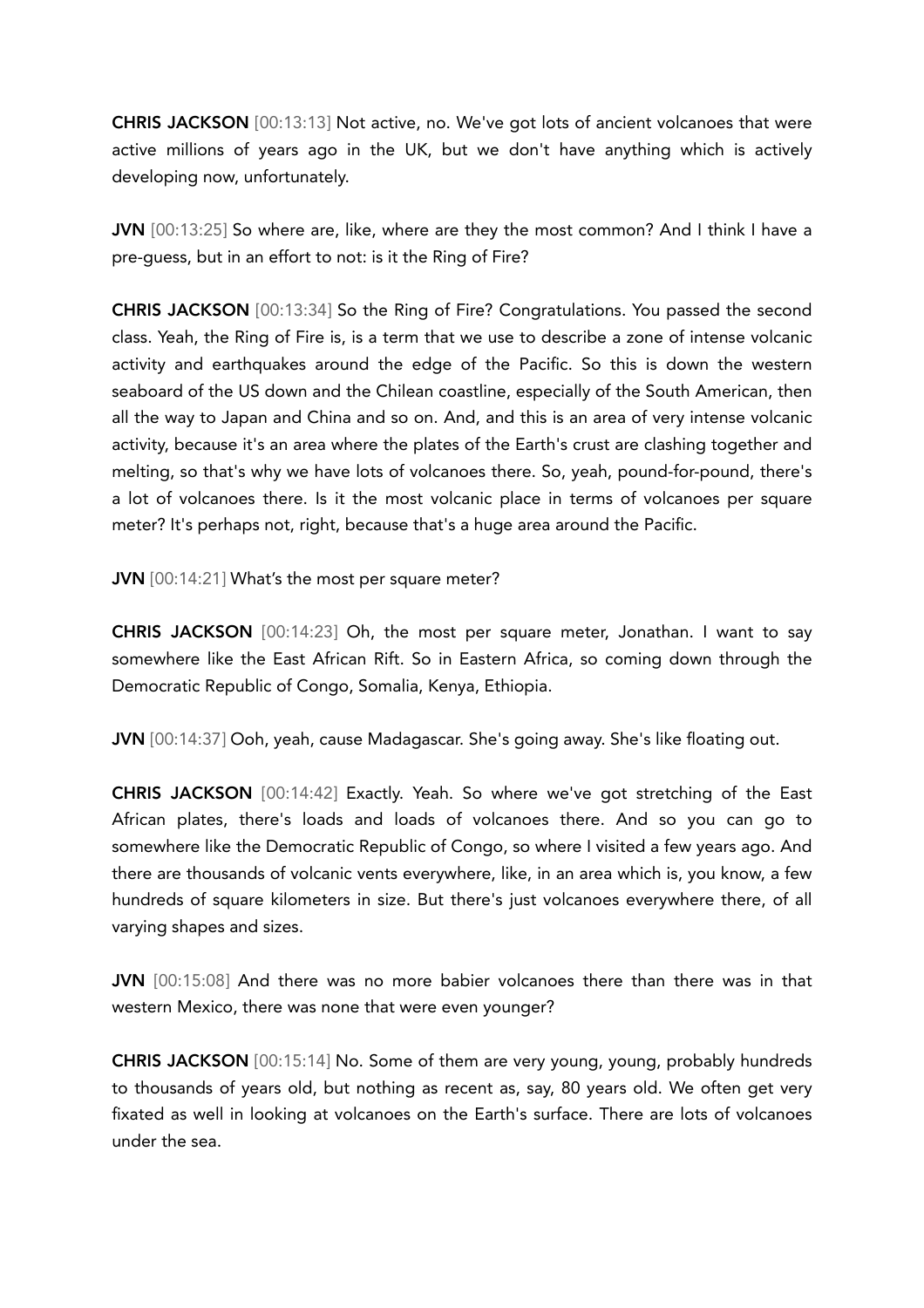JVN [00:15:31] OK, wait, I'm not ready for that question yet.

## CHRIS JACKSON [00:15:34] Sorry!

JVN [00:15:35] Could, okay, so what about this? What if, like, you know, you're Chris Jackson, you are just, like, spelunking in East Africa looking for, like, volcanic activity. If you were there with like 20 other scientists or something and you were just, like, well, this is me flipping my hair while looking for a volcano, you might not do that. What, like, how, can someone discover a brand new one? Like, how did that guy or that lady or maybe that non-binary geologist find the one in west Mexico? Like, how do you get to be like, "This is the, it's new!" like, you just find the hole and in the lava?

CHRIS JACKSON [00:16:09] But it wasn't a geologist who found it. It was the Indigenous people living there who one day saw lava coming out of the Earth's surface and building a volcano in front of their eyes. So this is the, this is, like, the magic of volcanoes, volcanology, and geology in general. It's happening all around us, and it doesn't mean it won't take an expert to realize that there's a volcano building in your back garden because everybody would know what it's like.

JVN [00:16:35] So the chances of you seeing the first eruption, like, it would probably, like, you're probably just someone, like, living there. Probably.

CHRIS JACKSON [00:16:41] Exactly. It's as likely to be somebody who's, who's just nearby or flying a plane or on a boat, and they see something happening in the ocean and then they report it. And then it's documented as being a volcano after the fact. So, so, I guess I'm going to break your heart here. We don't really have volcano hunters.

JVN [00:16:56] Well, unless, unless much like in Dante's Peak, when it comes back around, where maybe you are doing a study and, like, some gorgeous female mayor of that town was, like, you know, something something. Maybe you could, you, maybe, I don't know. So but to the expected places question. So a lot of the unexpected places are that's, like, underground?

CHRIS JACKSON [00:17:19] Yeah, yeah. Some of them are underwater and obviously underwater volcanoes are much harder to see them being born, essentially.

JVN [00:17:25] Are those still called volcanoes?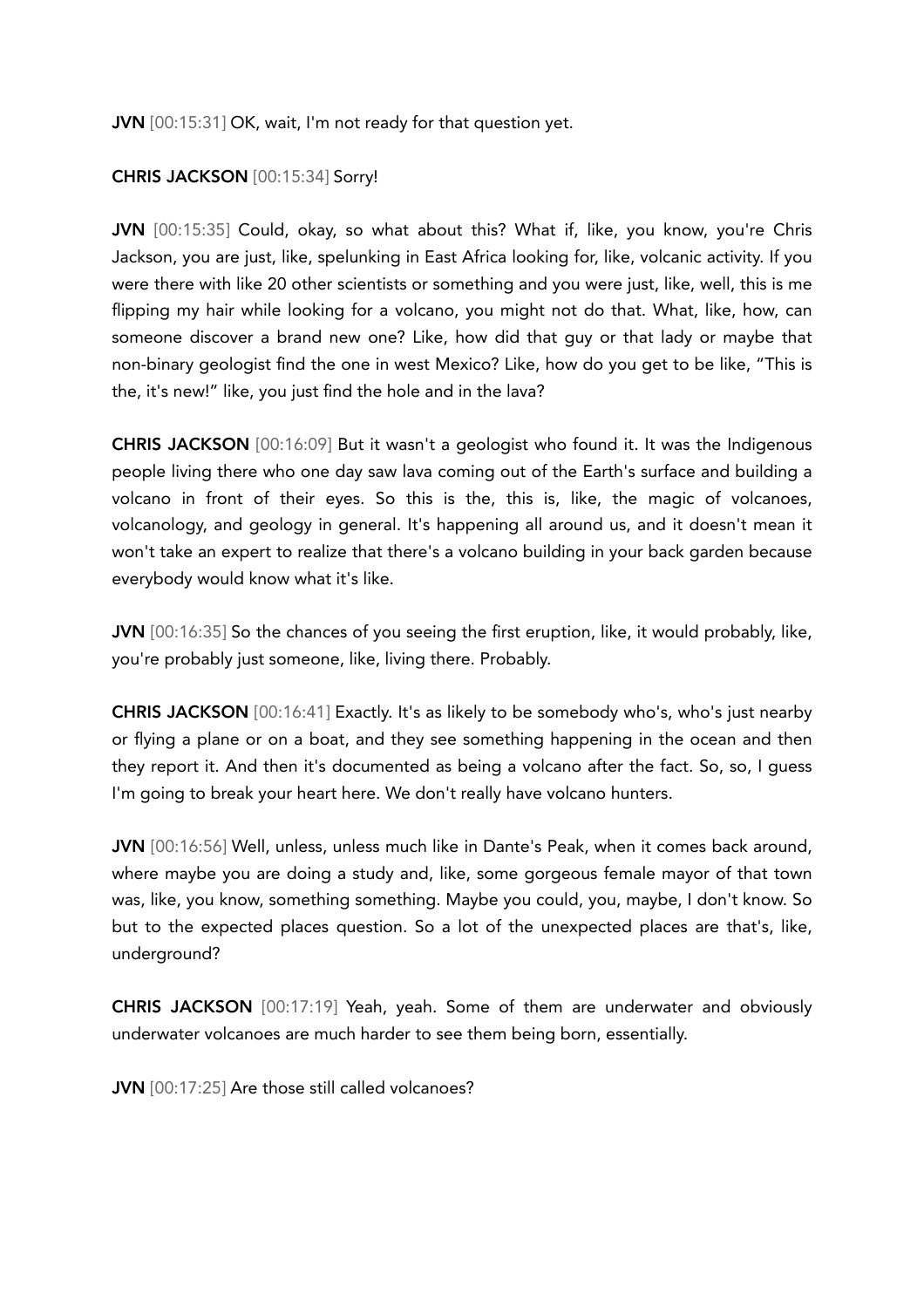CHRIS JACKSON [00:17:26] Yeah, yeah, yeah. Submarine volcanoes, we call them. Yeah. And we need to have, like, to, to discover submarine volcanoes. We obviously need to use things other than our eyes.

JVN [00:17:36] I don't want to go down there, it's a little scary. Have you ever gone under, have you ever gone on one of those submarines?

CHRIS JACKSON [00:17:41] You know what, though, I'd love to get a submersible where you go with, like, one other person for, like, a few hours.

JVN [00:17:46] I interviewed someone who did it and they were the first female astronaut to go to space and go to the deepest part in the ocean in one of those things, she's major. Yes, Kathy Sullivan! So could it be that, like, you know, how, like, the cenotes in eastern Mexico, like, on the Yucatan, you know? Could it, like, could there be, like, an underground volcano but it's, like, literally underneath, like, other rock? And like, could we be on top of an underground volcano, right the fuck now in Texas? That's the question.

CHRIS JACKSON [00:18:17] Maybe Texas needs it, right?

JVN [00:18:20] I'm here. We're trying to fix it, queen! Give me a minute!

CHRIS JACKSON [00:18:23] I lived in Austin. I lived in Austin, right? So I have total, I lived in, I lived in Hyde Park, so I-

JVN [00:18:28] So could there be, like, an underground one that's about to blow up a major city?

CHRIS JACKSON [00:18:33] So yes, I'm going to say, in a very cautious way. In parts of the Earth, there are areas of molten or semi-molten rock, which, given the right conditions, could erupt. So, now your question as to whether that particular magma chamber, as we like to call them, is present under Austin, Texas? It's unlikely. We probably have a series of end signs from gases coming out in downtown Austin, which would be rich in certain gases that are produced by volcanoes. We might expect lots of earthquakes in Austin. We might even have images of the subsurface of Austin telling us it's there. So in this particular case, maybe not. But there are certain areas on Earth where we have all of those signals telling us that there are volcanoes present. So there are, there's the promise of volcanoes in many parts of the world because of the geological conditions in which those, those places are, like Iceland, La Palma, you may have seen in the Spanish islands as well, which is erupting right now.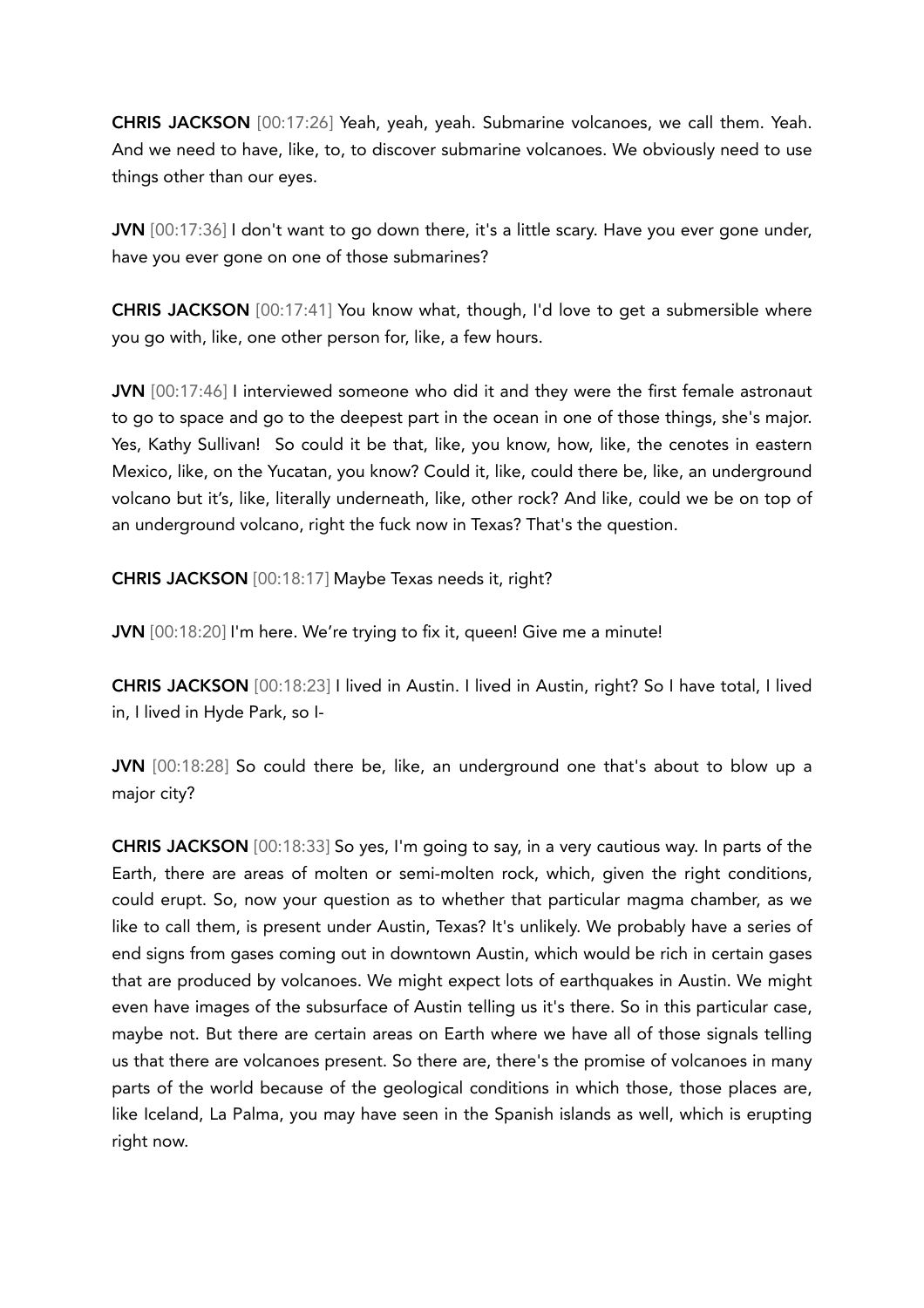## JVN [00:19:36] It is?

CHRIS JACKSON [00:19:38] Yeah, La Palma is erupting, it started a few weeks ago. It's absolutely incredible. It's, it's, it's been erupting at incredibly high rates, it's built a new bit of the island. The lava has flowed into the sea, so it's actually, it's actually making the island larger as we speak. It's, it's a really incredible thing.

## JVN [00:20:00] And is that a shield volcano or a stratovolcano?

CHRIS JACKSON [00:20:03] I think La Palma would be what we would call an island volcano. So I think it's probably a stratovolcano. It's quite, it's quite tall for how big it is. You know, it's quite a pointy, a pointy island.

JVN [00:20:14] OK, so which leads me to my next question: hard hitting question number three. What is a volcanic eruption?

CHRIS JACKSON [00:20:22] Oh, no, it's a good, yes, so a volcanic eruption is probably best described as the time when the conditions allow for the magma to come out at the Earth's surface, right? So like I said, there's always magma, probably molten rock underneath the Earth's surface somewhere on Earth. And what we need are the conditions for that magma to be able to break through those overlying rocks, the pressure to, in that magma chamber, to be high enough to break through those rocks and to be expelled at the Earth's surface. And so that's what a volcanic eruption is. And to make that magma pressurized enough, one thing we can do is make it rise up. So if magma rises through the Earth's sub-surface, the pressure decreases. That allows the gases to grow.

## JVN [00:21:09] Underneath it?

CHRIS JACKSON [00:21:10] Yep, within the magma, the gas has got magma in it, the magma starts to expand, and if you start to expand it like a balloon, it pops. So think about that. You've got the magma's rising up. The bubbles are getting bigger. Eventually, the rocks of both of them aren't strong enough to actually keep the magma in, and it just shatters. And that's when you get the lid blown off and you get lava being expelled from volcanoes.

JVN [00:21:35] So is there different types of eruptions, like, would a shield volcano make a different eruption than a strata?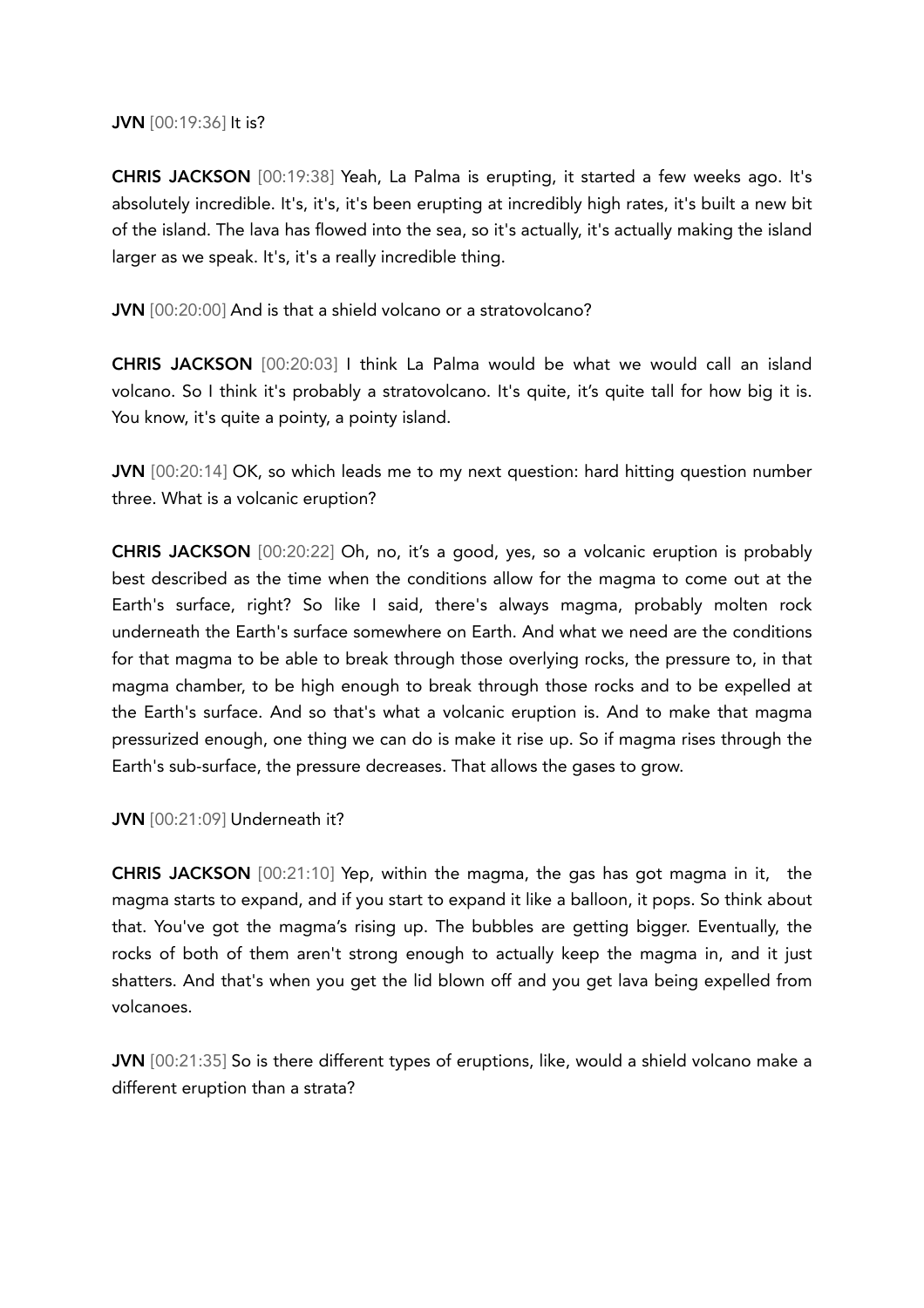CHRIS JACKSON [00:21:41] Yeah, yeah. So some, so some volcanoes actually are associated with very runny lava. So this is lava, imagine it's, like, let's say it's just, like, runny like water. So it's not very rich in gas and it's quite runny. That will just ooze out.

JVN [00:21:54] And there's some lava that's like that, or magma, wait, lava's when it comes out, right?

CHRIS JACKSON [00:21:59] Yeah, lava's when it comes out, magma's when it's underneath the Earth's surface.

JVN [00:22:03] So there's some that's literally, like, water consistency.

CHRIS JACKSON [00:22:05] Yeah, yeah, yeah, yeah. There's some lava which can flow at 50, 60, 70 kilometers per hour. [CROSSTALK] Yeah, yeah, so there's some lava where the stickiness is so low in the term we use as a geologist is viscosity. The stickiness, viscous, the viscosity is so low it flows like water, so that lava runs very quickly. And, and, and those sorts of volcanoes that produce that sort of lava are sometimes less likely to have these really catastrophic, energetic eruptions where we see lots of material being blown out the top. At the other end of the scale, though, we have these very vicious, sticky lavas. And if you think about those, those things are very rich in gas. They're also contained in very, very strong rocks, so they build up immense pressures before they erupt. And when they do, they are often, it's often a bigger bang.

JVN  $[00:22:59]$  So the thing that makes it more viscous is the amount of gas.

CHRIS JACKSON [00:23:04] One thing is the amount of gas. Another really important control is the amount of silica. When we have large amounts of silica, we have very, very sticky lavas. And when we have very low amounts of silica, we have these very, very runny lavas.

JVN [00:23:16] And when you say silica is that, like, salt?

CHRIS JACKSON [00:23:20] No, so silica, like, you've got, like, silica you'd have in your electronic devices, perhaps. Yeah, yeah. So things that you have on your watch that make it work, so just silicon that we have from a day use, we have silica, which is the chemical element, which is what is a very common in those, in some of those lavas.

JVN [00:23:38] Interest! Okay, so how long can an eruption be, like, an hour or, like, a month or, like, a year?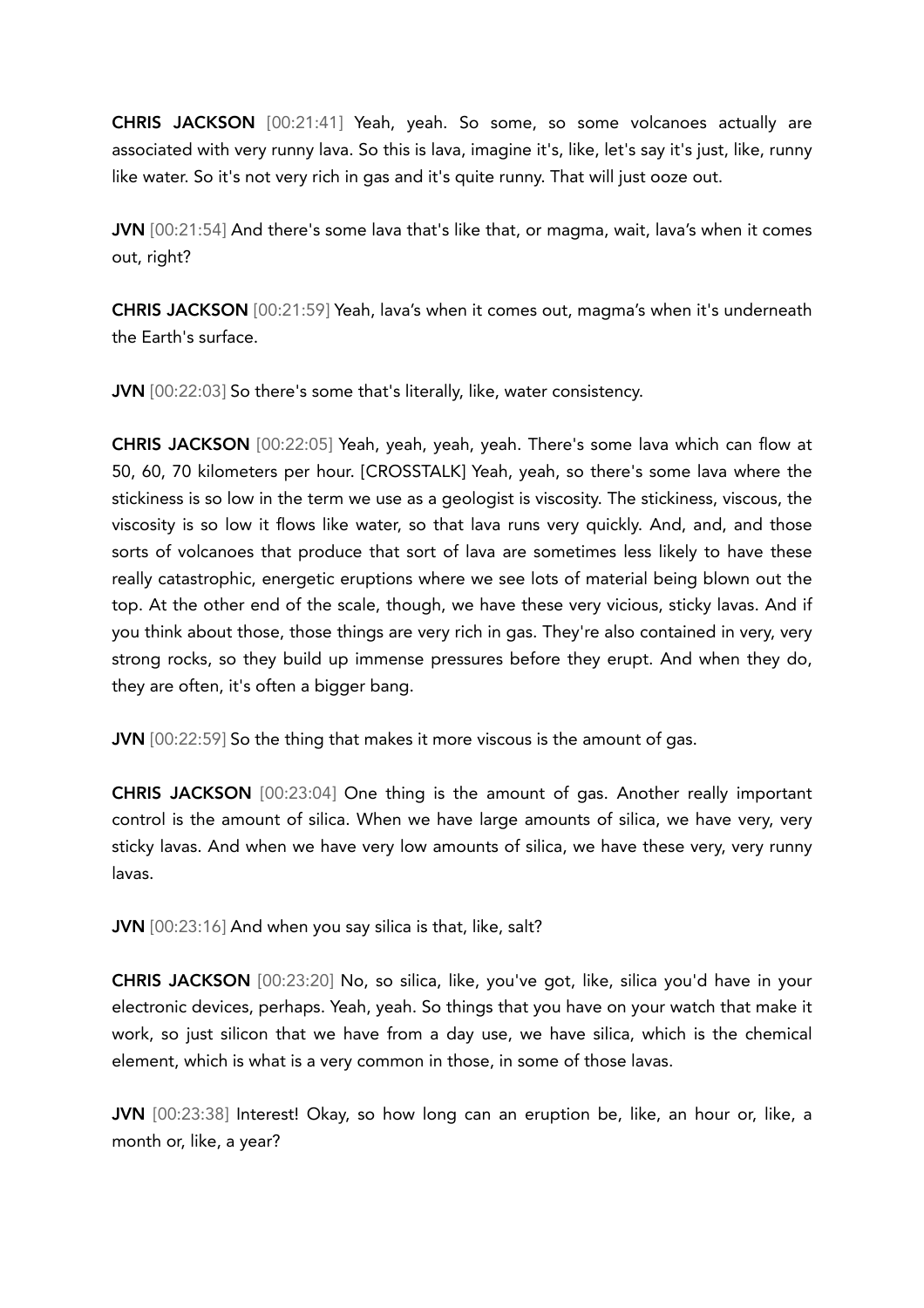CHRIS JACKSON [00:23:48] Yes. Volcanoes, volcanoes have different periods of eruption, so some of them could go on for years and years and years and decades. And actually, it's actually quite hard to tell when a volcano stops erupting, take Stromboli, for example, north of Sicily, in Italy, and that erupts every seven to 16 minutes. [CROSSTALK] So that thing is continuously popping. It's continuously exploding small and what we call stromboli eruptions. So you have these small eruptions. Other volcanoes maybe are inactive for 50 or 100, 500 years, and then they may have a very large eruption or a very small one. And so it's quite hard to predict when volcanoes both start and end erupting, but also how long it might go on for as well.

JVN [00:24:38] And then some of, like, the warning that people would potentially have for a volcano is kind of like what you mentioned before, like, maybe would have slight, like, tremors, potentially a bigger earthquake you might see, like, steam coming up from something?

CHRIS JACKSON [00:24:50] Yes. So the magma rising up through the, through the volcano itself and underground triggers a number of different processes. One is earthquakes, and that's because the magma is forcing its way through brittle rocks. And when those brittle rocks snap, they pop and they release energy in the form of an earthquake. Sometimes as the magma rises up, like I said earlier on, the gases within the magma actually start to come out of the magma. So at the Earth's surface, we'll see lots of gas coming out, and we might not be able to see it with the naked eye, but we'll see higher flux, as we say, of carbon dioxide, sulfur dioxide, the smell of rotten eggs might become more apparent ahead of an eruption, for example. So there are a number of indirect observations. As geologists, we try and make to try and predict when a volcano will erupt, where, and also how big that eruption might be.

JVN [00:25:47] OK, so speaking of sizes, do eruptions have, like, you know, like, f one f two as three f for Helen Hunt Twister or is there, like, a, you know, like, is there, like, a rating scale for, like, you know, a Richter scale for eruptions?

CHRIS JACKSON [00:26:02] Yeah, there is a scale for eruptions. There's the stuff of volcanic eruptions, which I think goes up to 10. I'm wondering whether it's one of those scales which, like, we're going to keep redefining because eventually we'll have a bigger bang. But we have a scale, so some of the largest and most castoff eruptions would be on the scale, which are from seven to eight to nine in terms of the, the energy released. And this is a really important point to make: it, the, the hazard posed by volcano is not simply how big the eruption is, it's also where the eruption happens and at what time of day. So you could have a very big volcanic eruption happen very far away from where anybody's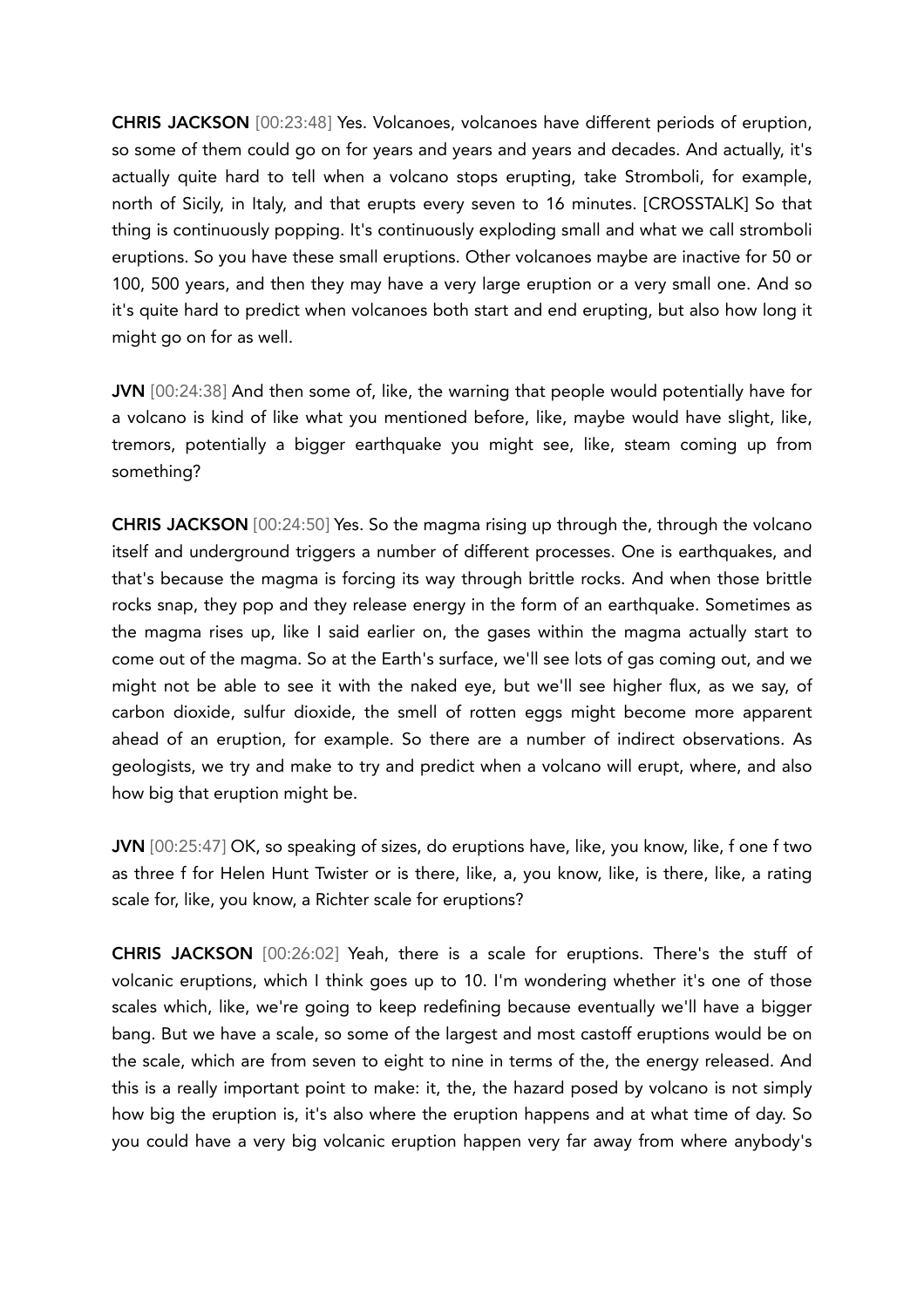living. And that volcano may not be as dangerous as a much smaller eruption happening in a very populated area.

JVN [00:26:47] And sorry if this is, like, 18 questions in a row, but it just came to me: cause you know how, like, in that mass extinction there was, like, those ancient volcanoes, all at the same time and there was all the ash? Is that going to happen again, maybe? Like, how big would it have to be for us to not have sun for, like, a year?

CHRIS JACKSON [00:27:02] So there, that's a very, very good question. Let's go back to the first kind of the first part of that question, so the eruptions which led to, has been suggested has led to the extinction of some dinosaur species. What was interesting about these eruptions is they weren't particularly catastrophic in terms of the bang. They just went on for a very, very long time and they were also very, very rich in carbon dioxide and sulfur dioxide. So these were volcanoes, which were not particularly catastrophic in the sense that they were a big bang. They just went on for a long time. And that's why with the longer-term changes they made to the atmosphere in the climate led to the distinct distinction the extinction of some dinosaurs.

JVN [00:27:47] How do you guys know that?

CHRIS JACKSON [00:27:48] How do we know that?

JVN [00:27:50] Like, how do you know that they were really long eruptions?

CHRIS JACKSON [00:27:52] So they're just like a shit ton of rock. So, so the Deccan Traps is the eruption we're referring to here, which is in India. So the Deccan Traps discover a huge amounts of area. They're just incredibly thick. We have ages for those rocks, so we know exactly sort of the duration over which these rocks were in place. So we know the duration and volume of those eruptions. So geologists have done a lot of work to try and look at the type of eruption that was that led to potentially the extinction of certain types of dinosaurs.

JVN [00:28:22] And what's very long?

CHRIS JACKSON [00:28:24] Tens to probably tens of thousands of years of eruptions in that case.

JVN [00:28:29] So in that, like, mass extinction, was there probably, like, ash in the atmosphere, like, to where there was no sun for, like, years and years? Or was it like a little bit?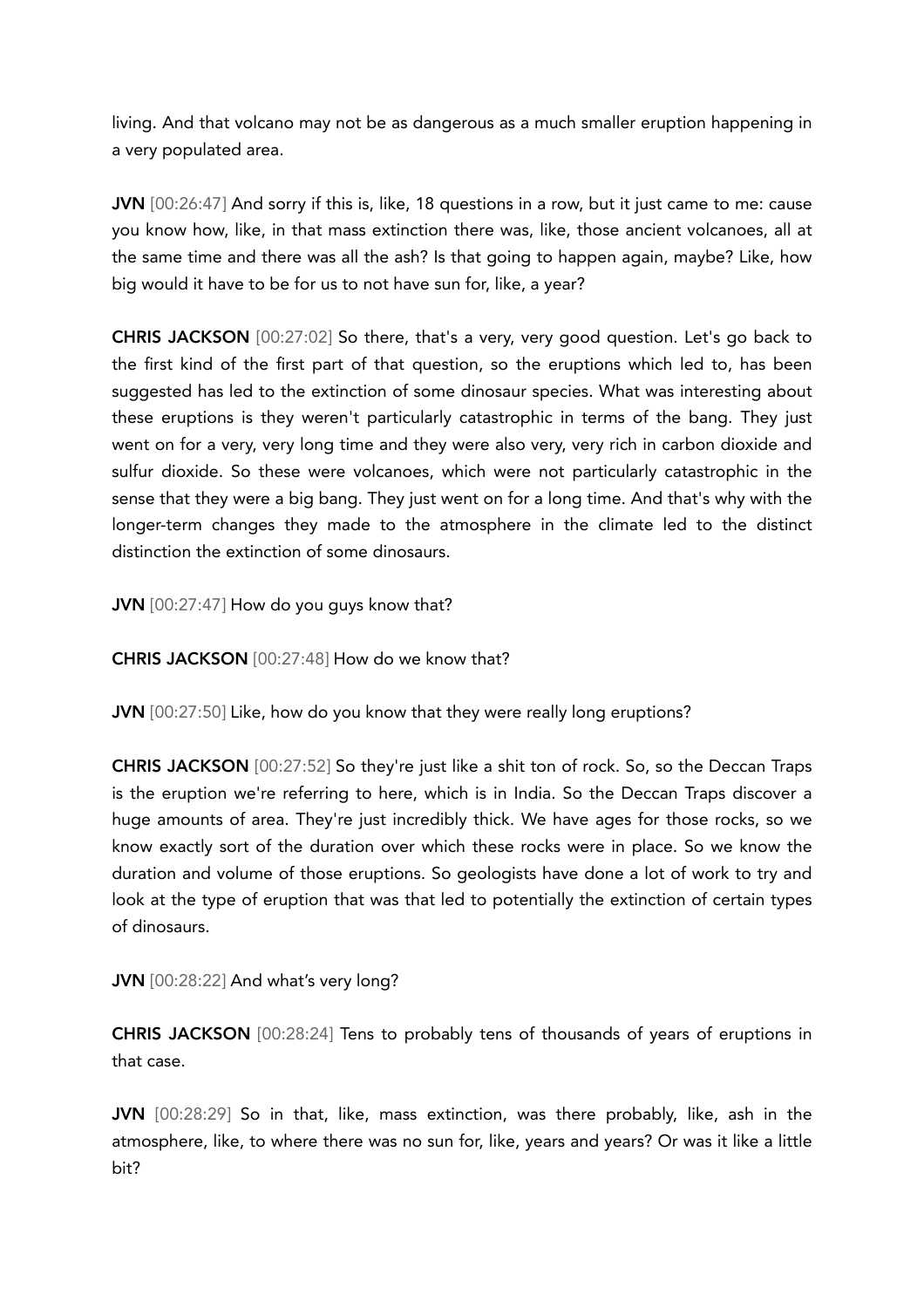CHRIS JACKSON [00:28:37] In that particular case, as I understand it, it wasn't necessarily the ash in the atmosphere, it was the gases that were the most, you know, so it was a longer term issue, right? It wasn't like the sun was blotted out next Tuesday by this eruption. It was that there was a longer term, term, we say, perturbation change in the Earth's climate, which eventually led to conditions that weren't conducive to life. Now, something like Mount St. Helens or Pinatubo, which were these very big, relatively ash-rich eruptions. It is those volcanoes which, yes, next year, after an eruption of that size, you will get a slight cooling, actually, of the Earth's climate because you are, as you say, blocking out the sun. So they're very, hugely different timescales, hugely different types of volcanic eruption, with hugely different impacts on life on Earth.

JVN [00:29:30] OK, so let's talk about, like, the biggest ones fucking ever! Was Mount St. Helens the biggest one ever? Or was that Pinatubo?

CHRIS JACKSON [00:29:40] So something like Pinatubo is bigger or Krakatoa, as well, is another volcanic eruption, they were bigger simply by the estimated energy that was released from those eruptions. I mean, Mount St. Helens was, was big, but it's also just super famous. It's super famous, partly because it happened in the US and it has this, this history of it being relatively well documented. You know, there was, and there's a visitor center there, you know, and it's very well populated part of the Earth near Seattle, Portland. So there's a lot of press around it, but it's not necessarily the biggest. There, is, it is, an incredibly important volcanic eruption in terms of our understanding of how volcanoes work as geologists and our understanding of hazards to people. But it wasn't the biggest. So something like Krakatoa or Pinatubo. The energy released in those was just substantially larger, orders of magnitude greater this Mount St. Helens.

## JVN [00:30:33] Where was Krakatoa?

CHRIS JACKSON [00:30:35] Krakatoa was in Indonesia. The eruption in Krakatoa happened in 1883, so, you know, way over 100 years ago. And what's interesting about some of these older eruptions, like Krakatoa, is a lot of the records of those volcanic eruptions are, like, written records or visual records by, in that case, islanders. Right. So people who witnessed firsthand the immediate effects of that eruption. Fast forward 130, 140 years to the present day, and we have much, kind of better technologies for remotely monitoring those volcanoes and characterizing those volcanic eruptions. So even if we weren't there, we'd have satellites, which would be able to tell us sort of how big they were, what was released from them, how much was released from those in forms of gases as well.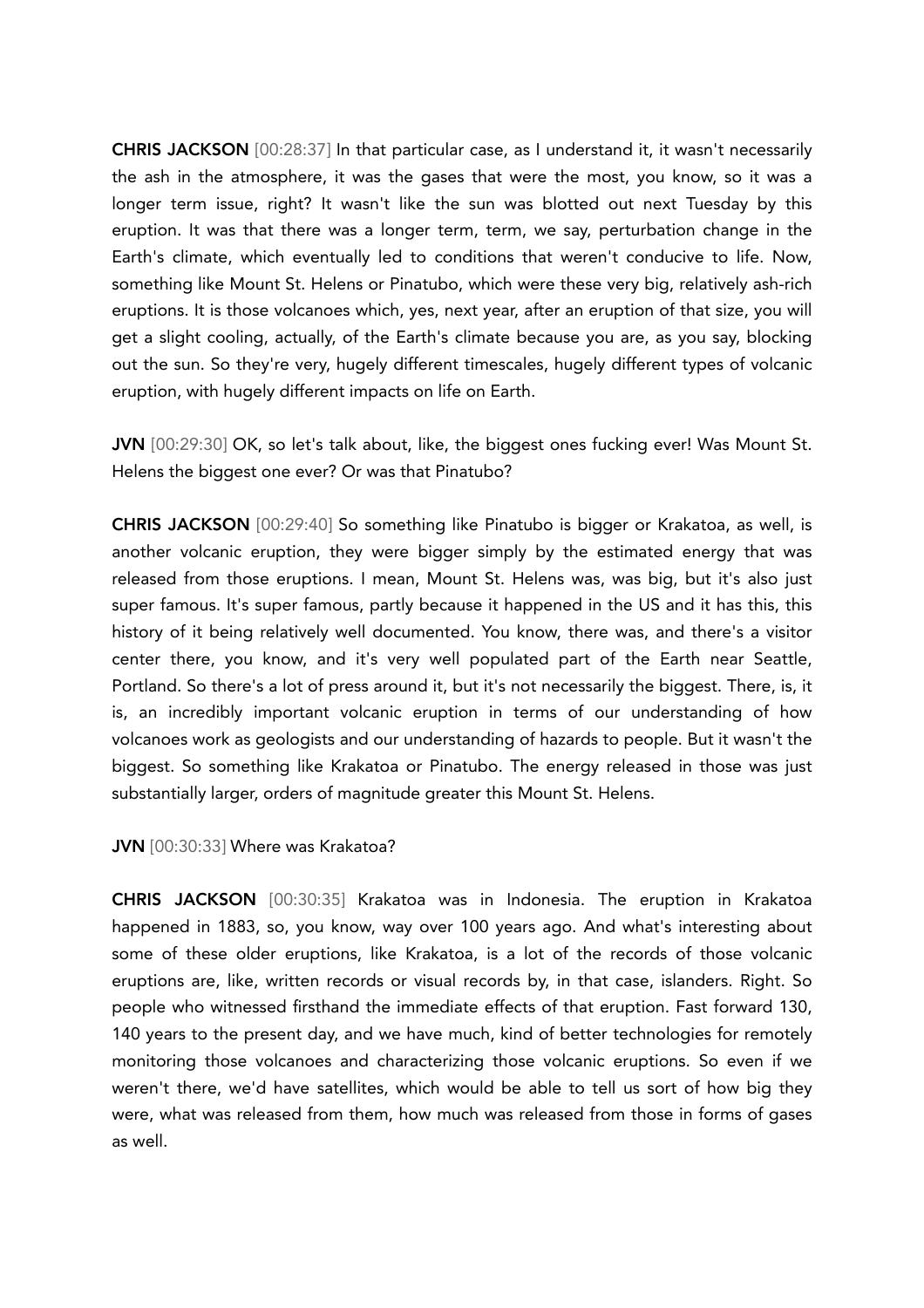JVN [00:31:21] OK, so then, like, do we know how many people died in that one? Or, like, Mount St. Helens? Which eruption killed the most people? Was it Pompeii?

CHRIS JACKSON [00:31:31] Oh, that's a very good question.

JVN [00:31:34] Kind of a dark question.

CHRIS JACKSON [00:31:36] No, it's a very important question, and I think if you look at something like Mount St. Helens. The number of fatalities in Mount St. Helens eruption was actually quite small because there was a series of warning signals which allowed a large part of that area to be evacuated. You know, there were a few people who refused to leave and they died in the ensuing pyroclastic flow, which came from that volcano, the kind of ash fall. So in that case, people were quite well prepared for that. I think somewhere like Krakatoa in 1883, where the warning signals, even if they were known, probably would have been less, we were less able to communicate those to the local populations that where significantly more people died. But it is a very good question as to how many people died in that. So in the eruption of Krakatoa in 1883, there was an estimated 36,000 people died as a function not just of the eruption itself, but also the ensuing tsunami. So there's a, you know, there was a what you would refer to as a tidal wave sort of incorrectly. But the wave of water, which was generated by the eruption, which then inundated land and killed people.

JVN [00:32:42] Was that, like, the biggest tsunami ever because the volcano explosion was so big?

CHRIS JACKSON [00:32:46] No, I don't think the tsunamis being triggered by these volcanic eruptions are particularly big, but they don't need to be. You can be talking about wave heights of a few meters. Right? And if you've got a very low lying coastline, four or five meters will get you 20 kilometers inland, very quickly.

JVN [00:33:04] OK, but I feel like you, like, British slash, like, European people who use meters, like, you just say meters like it's no big thing. Three meters is, like, nine feet tall, as tall as but bug like you to sit down and you see like or a four or five because it's a three meters like, isn't that you or is it a meter three feet?

CHRIS JACKSON [00:33:20] Yeah, that's right.

JVN [00:33:22] Yes. Five times three is 15 feet. If you turn around and you look up and there is a wave 15 feet tall, you are fucked. And also, along with being fucked, can you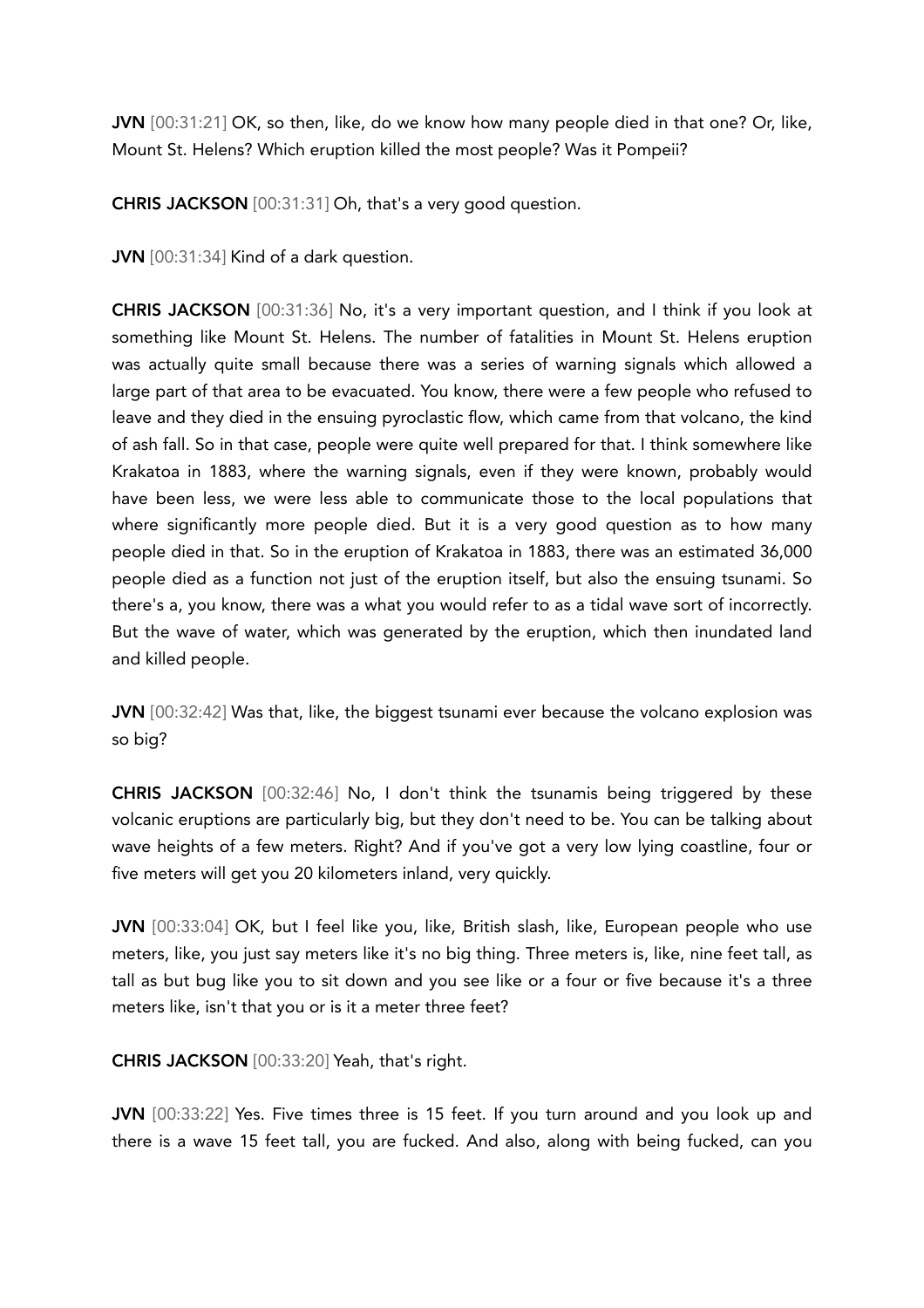survive a pyroclastic flow or are you just fucked, like, there is no fire blanket strong enough to get you through that?

CHRIS JACKSON [00:33:38] That, that there's nothing that strikes fear into the hearts of geologists and volcanologists more than pyroclastic flows.

JVN [00:33:45] So can you tell people what a pyroclastic flow is? Because I think I know it from Dante's Peak or from, like, something else? But can you tell people who don't? Or no, maybe it's from Pompeii?

CHRIS JACKSON [00:33:54] You need to fill that. You need to put the link to Dante's Peak in the show notes.

JVN [00:33:58] I know it's true, I really should! But what is a pyroclastic flow and is there one? Well, no, I have to ask that first. What's a pyroclastic flow?

CHRIS JACKSON [00:34:05] So pyroclastic flow is generated when a volcano is erupting and the, the kind of the material being expelled from the volcano is carried high into the atmosphere, sometimes a few tens of miles it, it can be this giant column of ash. Now, at some point, the amount of, the flux of the material coming out the volcano is and the energy coming out of that volcano is not enough to keep all that material up so that big column collapses back down. And as that column collapses back down, it flows down the sides of the volcano. That's what a pyroclastic flow is. It's the material, the gases, the bits of rock, which previously was shot up into the Earth's atmosphere, which no longer can be kept up and they come racing down very quickly the sides of the volcano. By very quickly, I'm talking tens to maybe a hundred miles an hour or more. We're talking about temperatures of a few hundred degrees Celsius. And, and we're talking about a flow which contains boulders of considerable size, house-sized boulders, maybe car-sized boulders, and on top of that, the cherry on the cake is these pyroclastic flows are just full of very, very noxious gases as well.

JVN [00:35:24] So if you are going to survive a pyroclastic flow, you would have to have, like, a Chernobyl-type, like, limestone sarcophagus and, like, a gas mask and, like, and, like…

CHRIS JACKSON [00:35:36] A gas mask won't help!

JVN [00:35:38] Has anyone ever survived one? Or has anyone ever been on, like, the edge of one and survived? Or could you, like, outrun one? Like, if you were, like, on the side of a volcano and you saw that it fucking, like, "boom," like, you've got the column going up.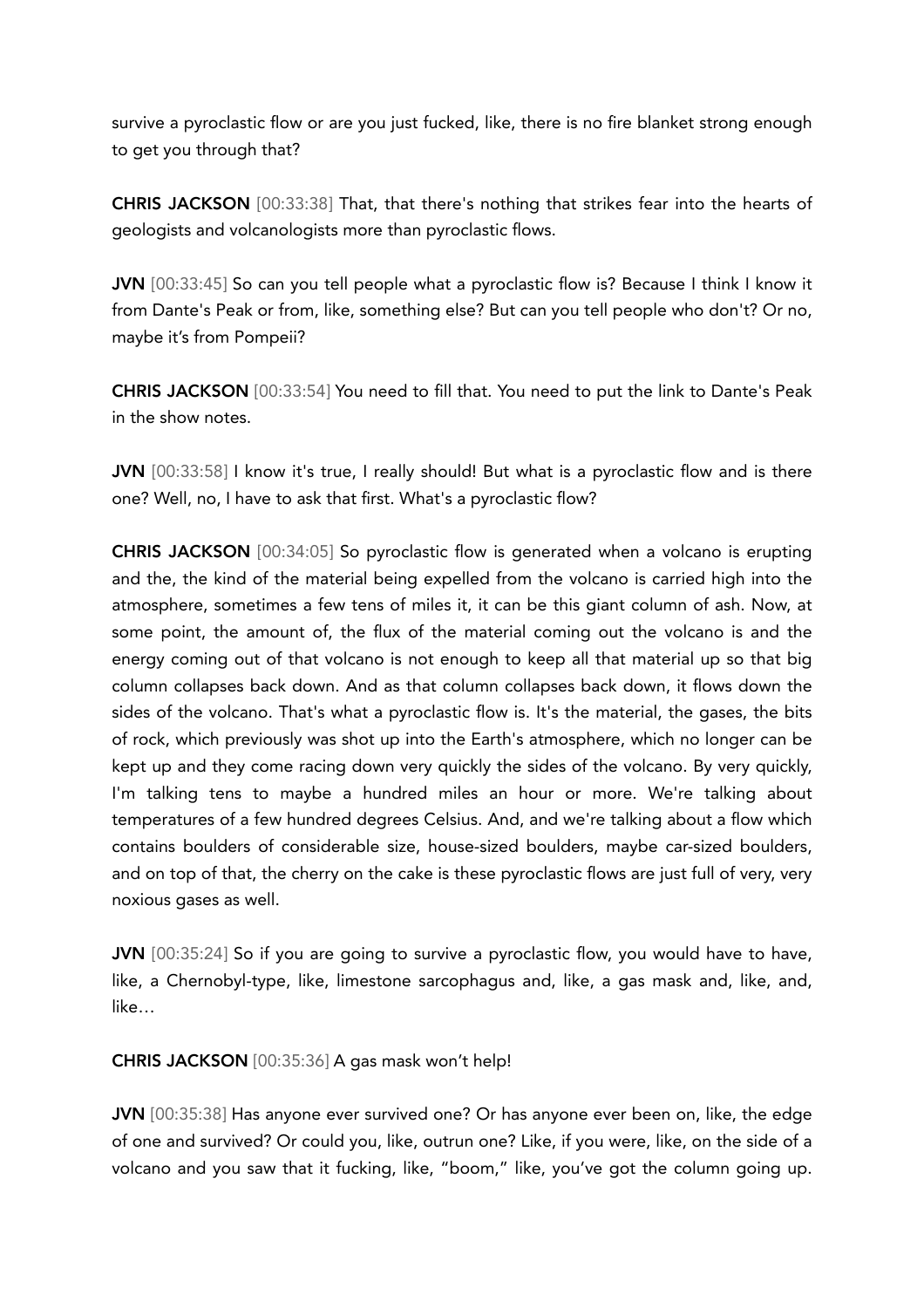Do you have enough times to, like, get in your car and go, like, 150 miles, like, down the fuckin', like, road to get away from the flow? Or can you even see it? Or is it just the area?

CHRIS JACKSON [00:36:00] No, no, no, you'd you'd have a chance, I think. So have you seen Jurassic Park: Lost World? You know, there's a bit, I think, in there where the volcano erupts and all the dinosaurs are running away, and they're driving away in some four-byfour and lots of volcanologists and geologists laugh at that because it's implausible. I mean. If you saw that pyroclastic flow coming to you from 10 kilometers away, because, quite frankly, you shouldn't be that close to the volcano in many, in many cases you probably do have enough time to at least get away or to at least seek shelter because obviously, as the pyroclastic flow flows away from the volcano, it slows down and cools down. So the further you are away from there, the better chance you have of firstly having the time to seek shelter. But also, if you're caught out in this big plume that's billowing around you, it won't be moving too quickly, it won't be too hot, and it won't be too gassy. So to survive it, what you really need to do is seek shelter. You need to try and hide underground. Or if you couldn't, you could hide behind a wall, whatever, it would afford you some protection. But as we know from the eruption of Pompeii in 79 AD, you know, if you're too close to the eruption and that flow, that pyroclastic flow is still very hot and fast and gassy, you can hide underground and you will still get buried underneath all the ash and choke on the ash.

JVN [00:37:15] Cause that that happened. Like, that's, like, where they find the people, like, underneath so, like, you know, perfectly. Yeah, I know that you're a geologist and not necessarily a Pompeii historian. But have you ever heard of any stories from someone surviving that pyroclastic flow is ever, like, a cute little story of, like, "We were with our horse," but in Italian and, "We, like, totally outran it because we were far enough away."

CHRIS JACKSON [00:37:36] Yeah, there's people who were rescued from Pompeii and from Herculaneum. So there was, a there was a boat, I think, sent from across the Bay of Naples that went across and rescued some people who'd managed to make it to the coastline. So the Italian military went and saved people from there. And then incredibly, again, we go back to this issue of the oral history of volcanic eruptions. There we have Pliny the Younger who provided this written report of Vesuvius erupting in that case. But we didn't have the internet. We didn't have mobile phones to video this. We, we really struggle to catalog what happened during the eruption, what the impacts were on life, and who survived and what their written testimony was of how they survived it. So your question is a very good one, but we kind of struggle to answer it because we don't have the same written records or the same documentation we have present day where everything's over-documented.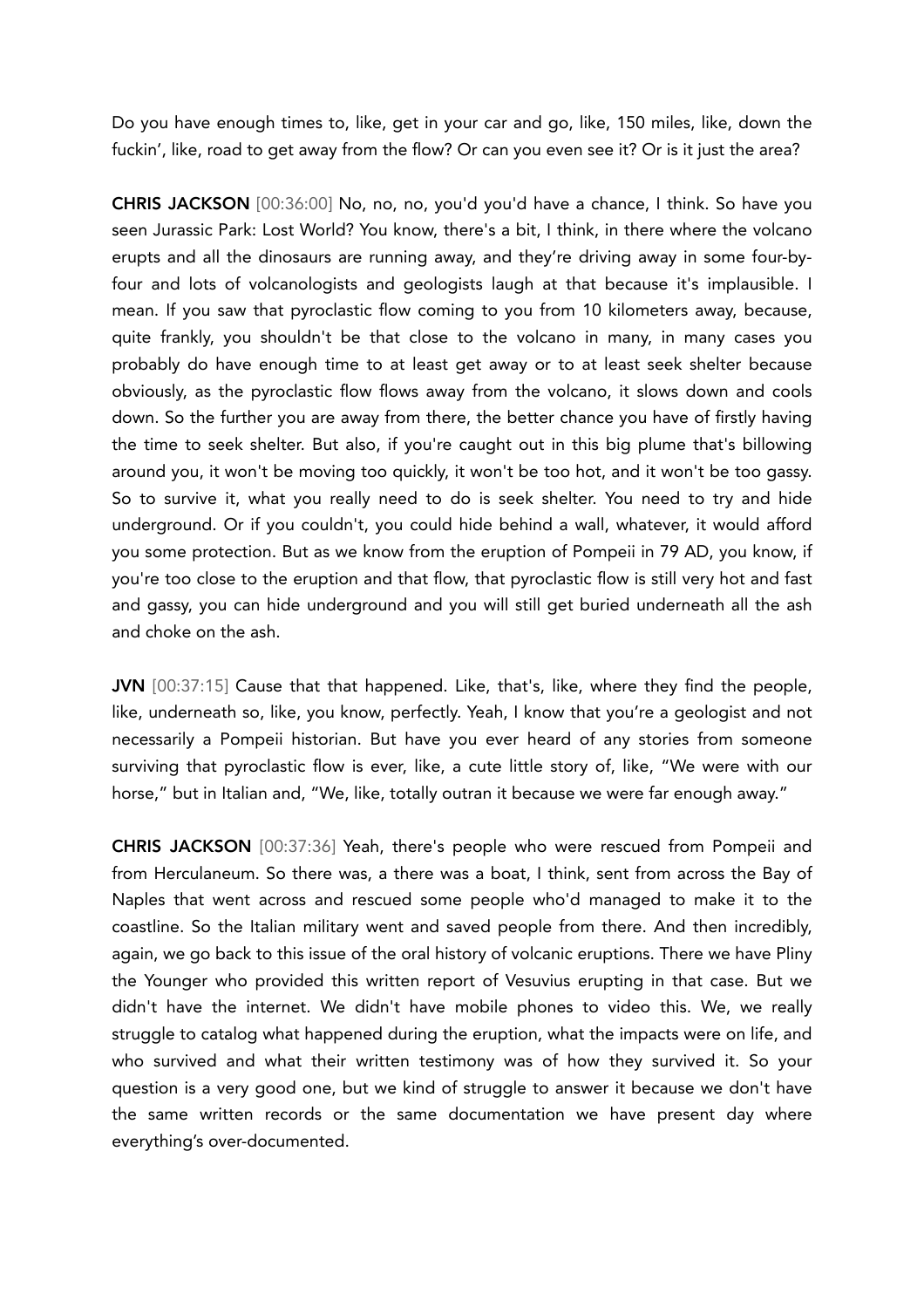JVN [00:38:31] Did any of the people who refused to leave Mount St. Helens at any of them outrun the pyroclastic flow?

CHRIS JACKSON [00:38:37] No. The only person I think was the geologist Johnston, who, there's a ridge next to Mount St. Helens called Johnston Ridge, and he was a geoscientist, I think, working for the United States Geological Survey, USGS. And he stayed and and he witnessed the, the, the, the eruption and, and photographed bits of it. But he died in that.

JVN [00:38:59] He did?! I think I saw those pictures and it's like coming towards him.

CHRIS JACKSON [00:39:03] Yes. So the very famous pictures of Mount St. Helens were taken from there. And, and it's a very sad story, you know, but you know, a very committed science is trying to collect data because it's not just fascinating, it's also important and placing themselves in harm's way.

JVN [00:39:21] Dev! So, is there ever, is there, OK, can a shield volcano have a pyroclastic flow or pyroclastic flow? Because it's like, maybe not. No, because it's got like more of that. Like one like red.

CHRIS JACKSON [00:39:34] Yeah, yeah. I mean, I think you probably get, you might get small pyroclastic flows, but it wouldn't be one of the characteristic types of behavior you'd expect from that type of volcano. You'd be expecting these really big, vigorous pyroclastic flows to come from these volcanoes, which are capable of blowing their lids off, capable of blowing out lots and lots of material into the atmosphere, which then collapses back down on itself.

JVN [00:39:56] Has there ever been a gigantic strata eruption that had the big column, but then didn't make a pyroclastic flow?

CHRIS JACKSON [00:40:03] Oh. I don't know. I don't know, actually, I mean, I can imagine there are. Yeah, I don't actually know the answer to that.

JVN [00:40:13] Like, maybe it was like thick, but it was thick for some other reason and it wasn't that gas, so it didn't get that hot or something, I don't know.

CHRIS JACKSON [00:40:20] Yeah, I mean, a lot of the dangers posed by pyroclastic flows relate to the atmospheric conditions at the time of the eruption. So imagine you have this big column of ash coming out of a volcano. If the, if the wind speeds in the upper atmosphere or in the, in the lower atmosphere are very high, they can carry that material away. And actually, that material then has less gravitational potential. And by that, I mean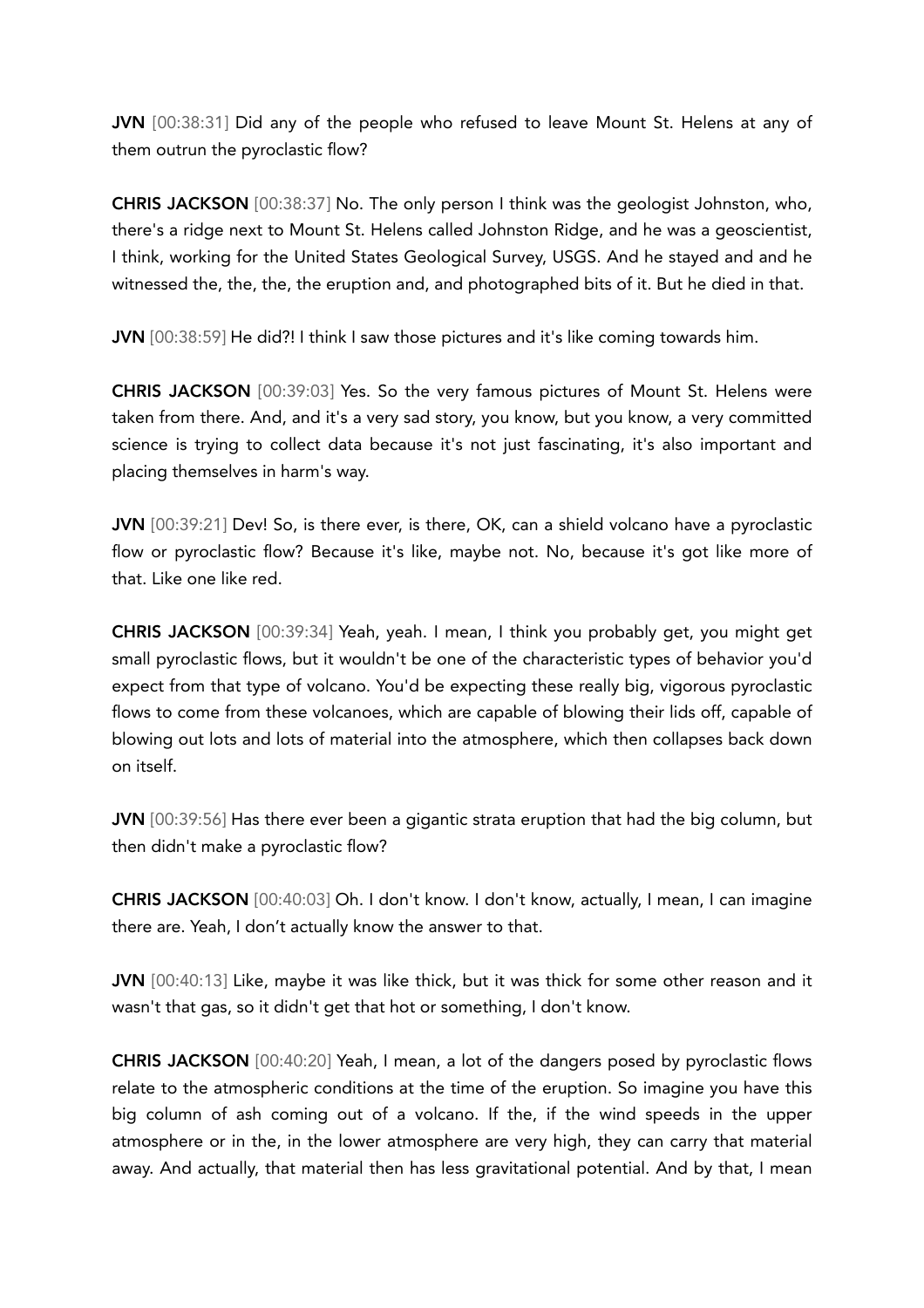it's less heavy. It won't collapse down because you're basically sucking that material away from that tower.

JVN [00:40:48] Or if maybe there was, like, it just so happened to, like, erupt like, in a rainstorm or, like, around a hurricane or something, maybe?

CHRIS JACKSON [00:40:54] Yeah, maybe then you can sort of, like, dampen down some of it. But I just think the energy coming out of these volcanoes in the material or the flux is, the rates are so high.

JVN [00:41:03] It's like get fucked with your rainstorm, you're not going to, yeah.

CHRIS JACKSON [00:41:06] But rain is important, though, if what happens afterwards, so if you do have eruptions during rainstorms or you have rainstorms immediately after an eruption, that water can mix with the ash to form mudflows.

JVN [00:41:20] Oh, I thought you were gonna say, like pumice, like, I was, like, is that how it is, like, Liquid Lake? And then again, and then you can scrub your food with it?

CHRIS JACKSON [00:41:26] Yeah. So yeah, so you end up creating what was something and exfoliant.

JVN [00:41:32] Like a dimply rock?

CHRIS JACKSON [00:41:33] Exactly. So that's just why all geologists are so good looking.

JVN [00:41:43] So if we were doing that, I'm obsessed. So if we were doing, like, a Miss Universe of top five biggest volcanic eruptions in history and you are the judge, so you don't necessarily have to be right because, like, you're the judge and you're going to be smarter than all of us because you are a literal fucking geologist. So would the top five be, like, what are the top five?

CHRIS JACKSON [00:42:02] Oh, goodness. And I would say that this is a very good question. And it's a bit nerdy, so I think the 2002 eruption in a volcano called Nyiragongo, so this is a volcano that erupted in the Democratic Republic of Congo. An eruption which was kind of, you know, geologically very interesting, but what's very interesting about that volcano was it happened in a very, very war torn area. It happened in an area which had lots of factors that compounded the volcanic eruption. So in terms of our learning about volcanic eruptions and the impacts on human life and human society, I find that volcano and that eruption in 2002 very interesting because it wasn't the biggest bang, but it it, I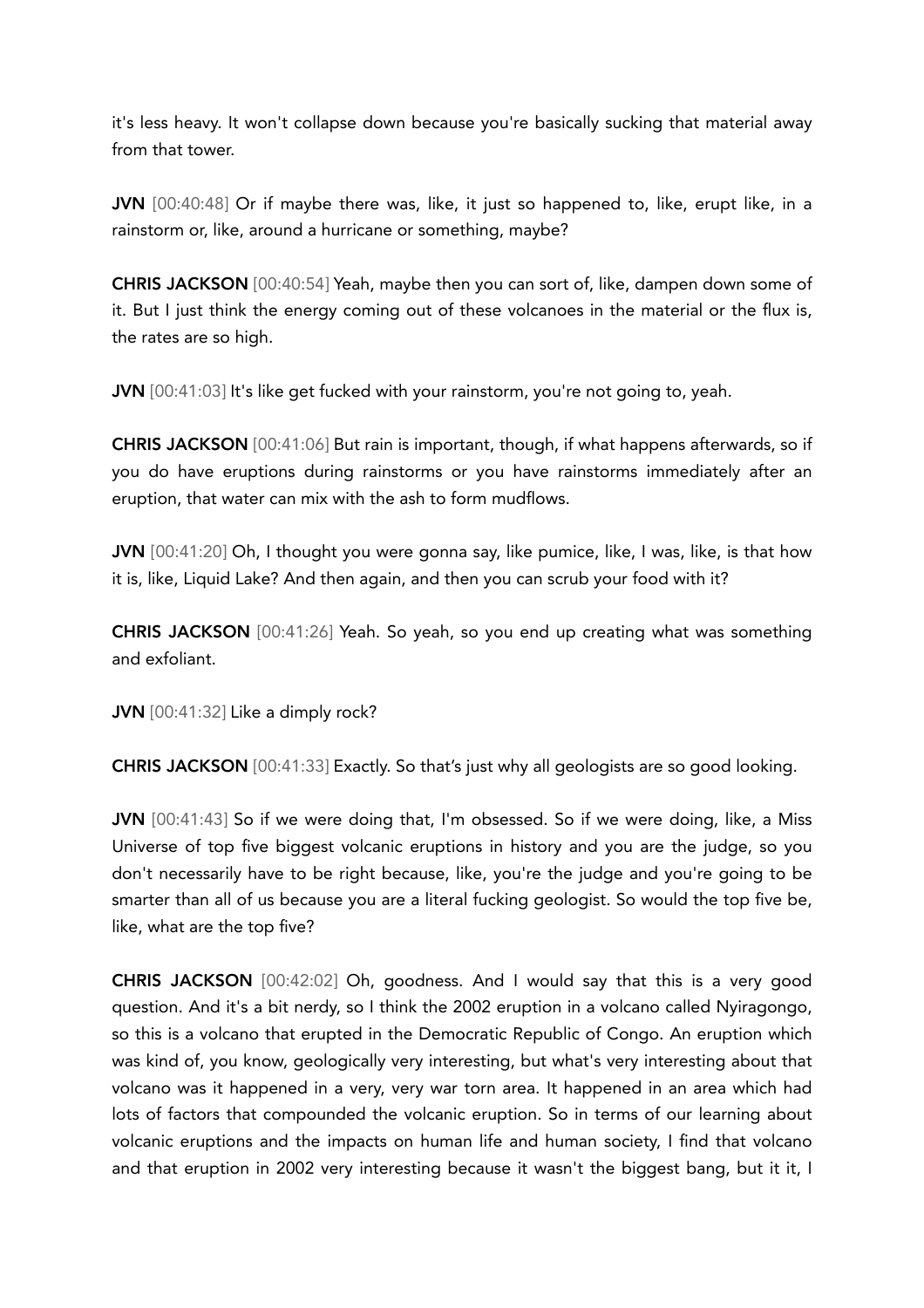think as a scientist, I find that very kind of exciting enriching to think about the way our science affects other people. So I'd say that's probably number one.

Number two, I would probably say something like maybe Mount St. Helens, because for me, you know, with that volcano happening when I was a young child and then it being a thing that was taught, was very much as I, as I grew up. It very much informed and enthused my, my love of geology, really. I mean, again, a very important volcanic eruption for many different reasons scientifically, but from a personal point of view, that, that image you talked about, that image of the, of the side being blown off Mount St. Helens, I mean, like, it's just jaw-dropping stuff and it and it's just, you know, as a scientist to be going into that field, it was it was very important to kind of to witness that. And, and the third volcano or the third volcanic eruption, I would say, is and this is again not very glamorous, but the first ever volcanic eruption I saw.

## JVN [00:43:52] Which was…

CHRIS JACKSON [00:43:53] So the first volcanic eruption I ever saw was actually in Stromboli. So this volcanic island north of Sicily in Italy. And I think everybody thinks geologists hang around volcanoes all the time looking at volcanic eruptions or hanging around waiting for earthquakes to happen. And we don't actually see or witness or feel those things as geologists, it's very rare, but it's incredibly stimulating and can be quite scary. But I remember getting the boat out to Stromboli, to the island and looking up through the rain clouds as we approach. And suddenly I just saw like a big puff of black kind of ash come out the top and it was quite dark and you could see an orange glow. And that was my first ever volcanic eruption and that, Jonathan, was only about three years ago.

JVN [00:44:35] Oh, OK. Not to interrupt the question, but do you remember when-

CHRIS JACKSON [00:44:37] I'm an old man!

JVN [00:44:38] You're not an old man, you're a gorgeous, but I also love old men, too. But anyway, when you said that volcanoes can be different colors? What are, like, the kookiest volcano colors that we wouldn't think of?

CHRIS JACKSON [00:44:50] Oh, so there are volcanoes in the north and bits of the East African Rift so, like, into Ethiopia. So the northern, northeastern bit of the African continent. And these are volcanoes which produce a certain type of lava called a carbonatite. And they are blue.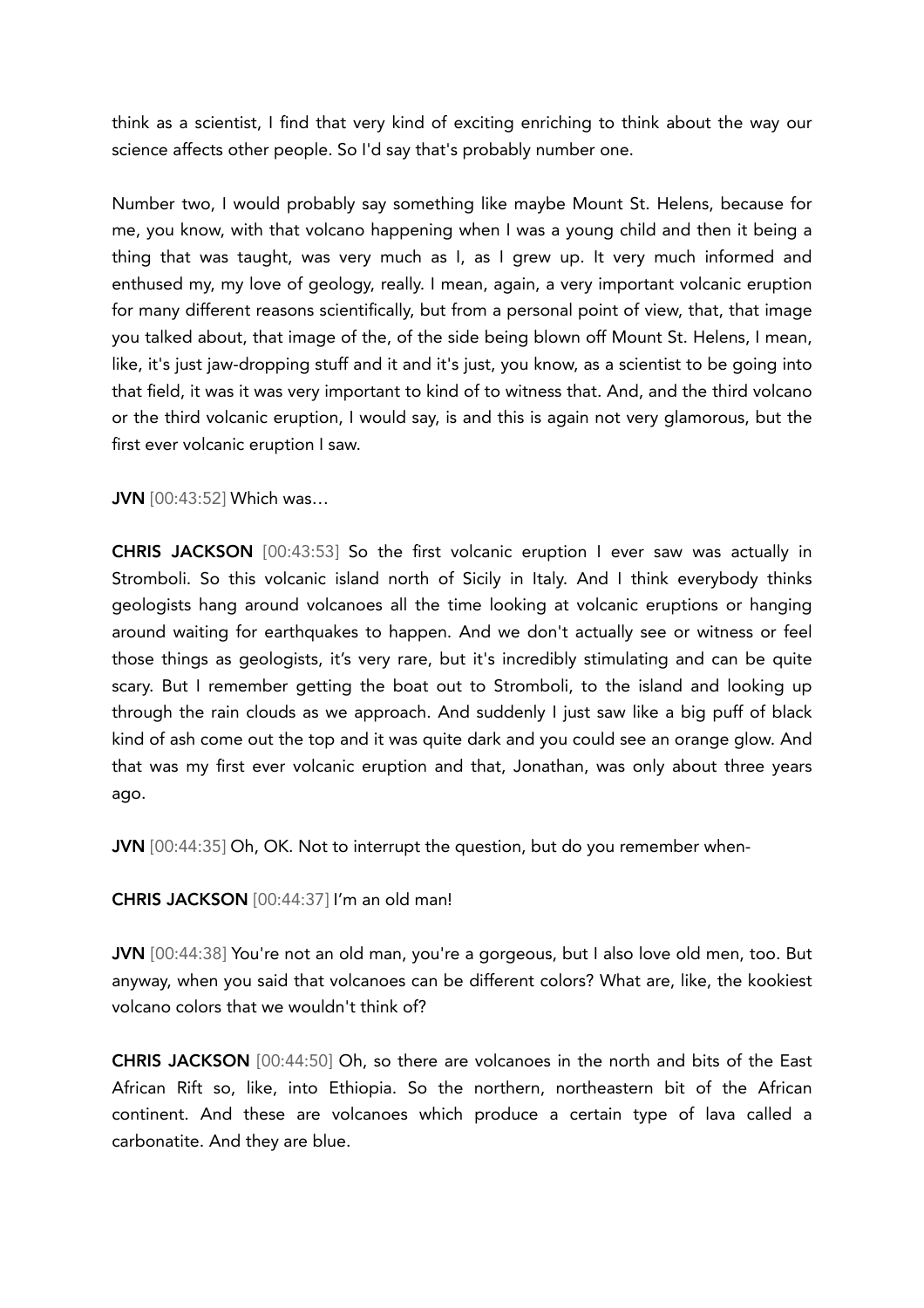JVN [00:45:11] I can, you know, it's a fucking crazy. I literally had no idea, but I had this feeling that they were going to be blue, and I don't know why. I thought it was going to be like, some, like, really, like, the mixing with the ocean because I'm basic and I was, like, "That's blue," but it's the other rock that's so fierce. OK, is there any other colors?

CHRIS JACKSON [00:45:27] Yes. You know, most the classic colors of volcanoes you know, lava is just this orange red glow. But one of the really? Yeah, I've noticed the ones that spring to mind has been the most atypical kind of color for a lava. They, they can have this very bluish glow and they look like, you know, aliens. I think where they cut one of their kind of Alien eggs open and it sort of oozes out in one of the night scenes. I think it's a bit like that.

JVN [00:45:50] Or is it, is it also kind of like the blue of a flame or, like, darker?

CHRIS JACKSON [00:45:54] It's like, yeah, it's like a Bunsen burner type blue. So a really, really kind of bright, intense blue color, especially, and it's most apparent, obviously, at night, you see it.

JVN [00:46:05] The officials from the Miss Universe biggest eruptions in history pageant still need your answer for the fourth and fifth.

CHRIS JACKSON [00:46:13] All right. OK, so the next one, what would I say? Maybe again, the eruption in and Whakaari, Whakaari, I think, is the way to pronounce the New Zealand White Island, is the settlers and then for the island, but Whakaari is the Indigenous term. And, and again, you know, really interesting and volcano, very young volcano. You think it's a few thousands of years old? But again, it was a volcanic eruption, which was not grossly unusual in its behavior, but again, it led to a number of fatalities. But what it's led to was questioning is our relationship in terms of tourism with volcano. So volcanoes are understandably very kind of appealing. Visually, they're very dramatic. And we in certain parts of the world, if you have a volcano, is actually financially the basis of your economy, right? You know, it's, it's a really important reason people come to see where you live. But Whakaari has really made us think about, you know, whether, you know, do we have safety protocols in place? Do we have, do we have a license to operate in certain places? And then, you know, obviously in New Zealand. This is an issue to do with the Indigenous communities who have a very different relationship with the volcano above and beyond, simply being a tourist destination.

JVN [00:47:30] So of those four, have any of them, like, erupted again and has climate change created, like, an effect on frequency or intensity of eruptions?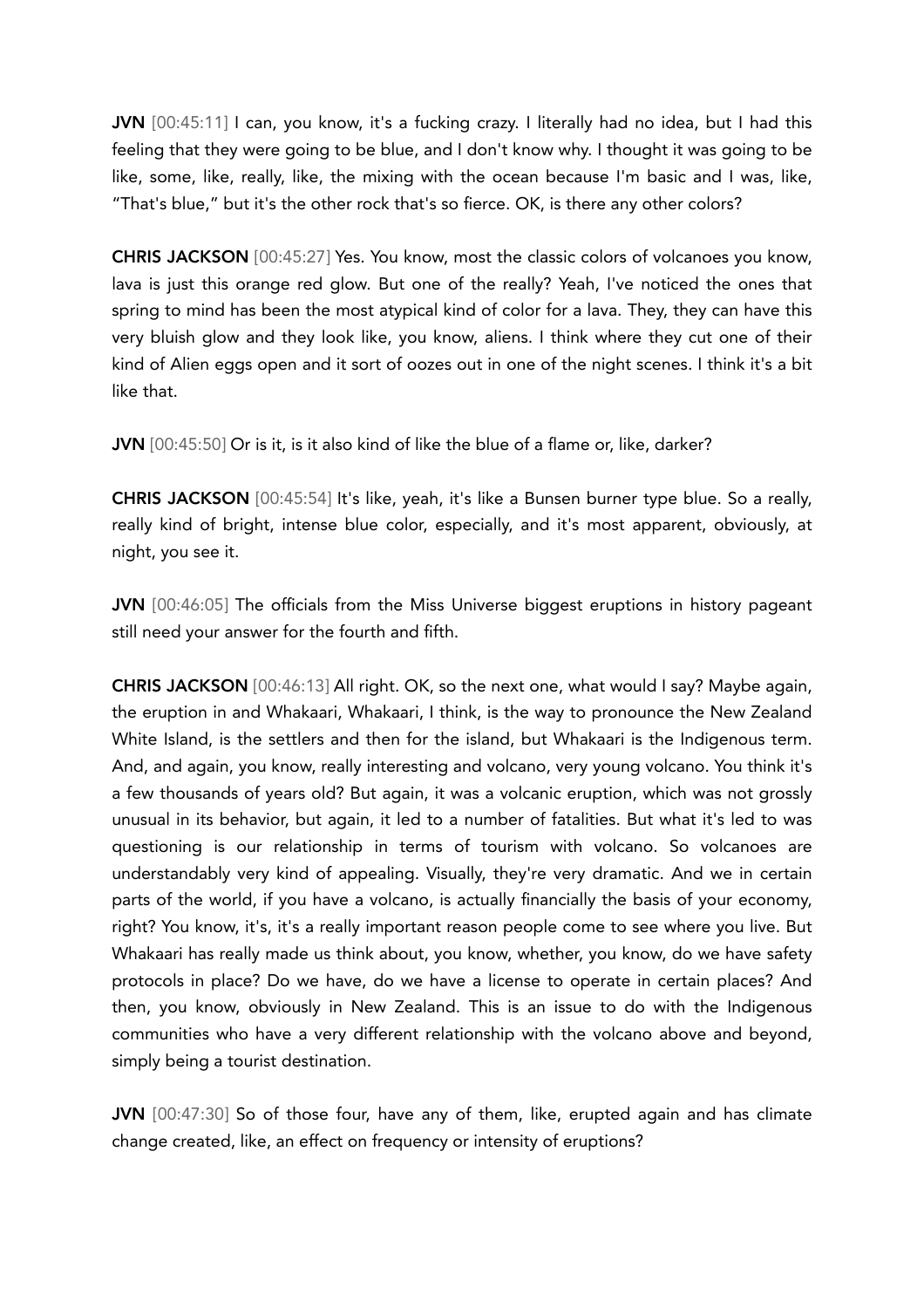CHRIS JACKSON [00:47:41] Oh, no. So, you know, like, Stomboli's erupting all the time. Nyiragongo was 2002, but also erupted earlier this year as well. So these volcanoes are still turning over. They're still taking over. The question as to whether climate change is going to impact volcanic behavior, that is a very good one and it's one that's actively being worked on at the moment. There are some research results, which suggest that as we have a warming world, as the Earth gets warmer, we may actually see more melting of the ice sheets and mountain glasses we've heard about that I'm sure. But as the function of the melting the ice sheets, what we do is we unload the Earth's crust, we take the weight off. And if we take the weight off the top of the Earth's crust, we can depressurize magma chambers and maybe cause more volcanic activity in certain parts of the world. Let me just stress that: if you don't have an ice sheet, you're not, this isn't going to be a, you know, a mechanism that is going to be of concern. It's the unloading of the Earth by the kind of thawing of ice and the removal of ice that might cause that. So there are some, there are some people looking at the fact that the changing climate might impact volcanic behavior. The more important piece of that puzzle is the fact that volcanic behavior kind of partly influences the climate, but not to the same degree as we do as humans.

JVN [00:49:03] So what would it take for us to, like, protect folks against volcanic hazards? Like is, I mean, like, because there is tourism. But then there's also people that just, like, live around volcanoes, like what? How can people protect themselves?

CHRIS JACKSON [00:49:15] It's a really important part of the science we do is whether we can better forecast volcanic eruptions. So can we, can we characterize volcanoes enough that we know that when there's these, these earthquakes or there's this gas comes out, can we then say, "Next Tuesday this volcano is going to erupt here," and that, you know, it's kind of the holy grail, if you will, of volcano science. It's probably, well, it's undoubtedly not achievable because the volcanic behavior is very complicated, but it is just something we need to aspire to. We need to better study volcanoes to see, "Okay, this volcano erupted, what happened before it did," and then use those things to then try and understand another volcano and its behavior. The problem we have is there's a number of false starts. There's lots of volcanoes that do all the right things but never erupt. So it's a bit like the boy who cried wolf.

JVN [00:50:11] That was Dante's Peak! That was happening with Dante's Peak!

CHRIS JACKSON [00:50:15] Exactly! Because, and the, and the problem's worse, of course, depending on where you are on Earth, because you can keep sending out these warnings to people and they can keep leaving their house and grabbing their DVDs and going to stay with their friends down the road and then come back the week later. But in some parts of the world, they can't, because they don't have anything to pick up, or they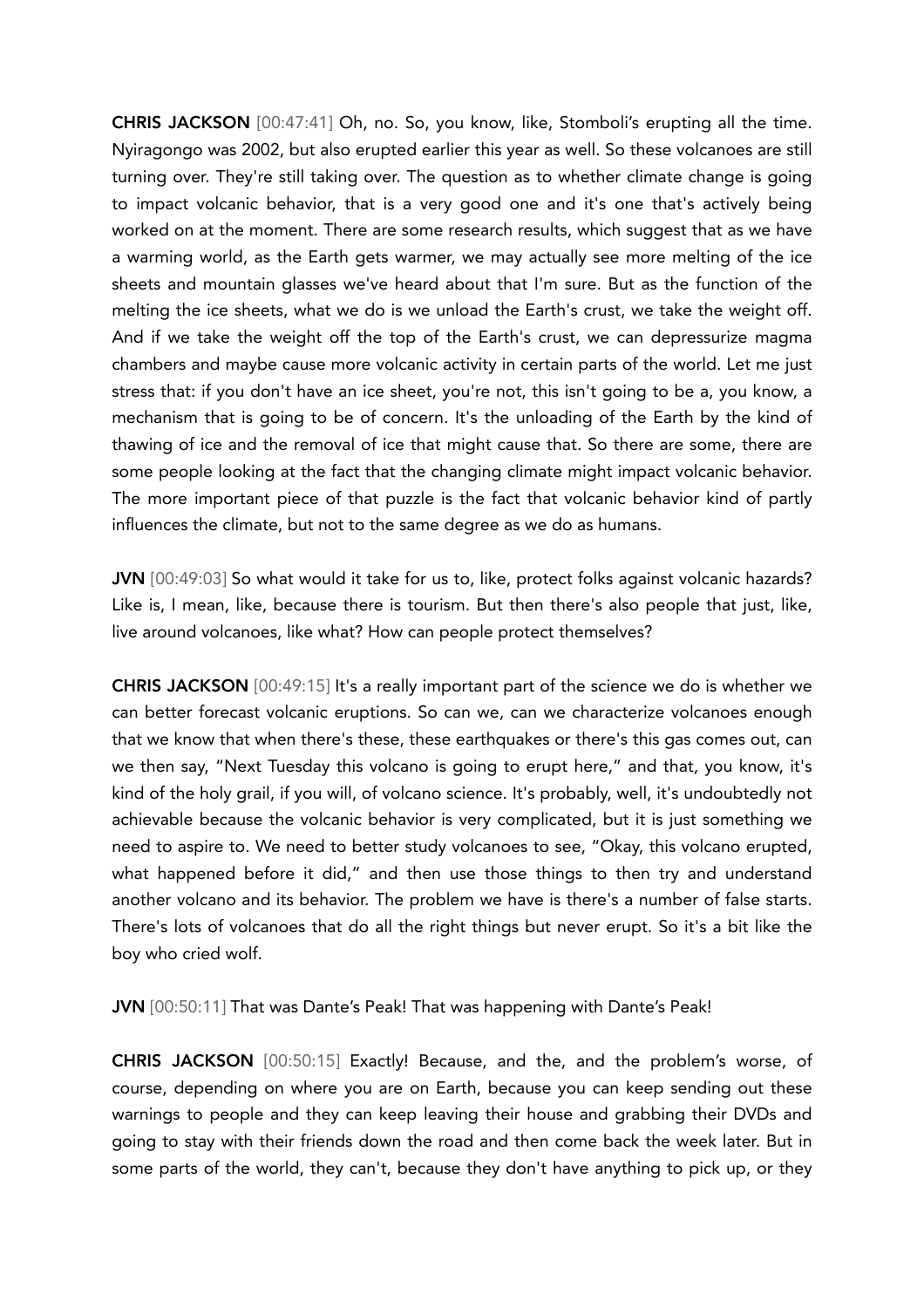don't have anywhere to go. So, you know, understanding the volcano itself is only as useful as understanding the places in which those volcanoes are found.

JVN [00:50:42] Your millennial nature did just come out when you said, like, to grab your DVDs. [CROSSTALK] I feel like we're, I feel like…

CHRIS JACKSON [00:50:50] I didn't say my mixtape.

JVN [00:50:52] I know, it's, like, but I feel like it's I feel like these kids these days are starting to look at you. Like, if you see a DVD, they're like, "OK…" like, yeah, yeah.

CHRIS JACKSON [00:50:59] Granted, everything's in the cloud, right? Yeah.

JVN [00:51:01] They're like, You don't need like you just you go on the thing and you press it and it's there. It's like these kids these days. Yes. I'm not. I'm obsessed with you, I'm just kidding. And I would imagine that, like, if you are in a country that has, like, financial hardship or political strife, like what you're talking about with what's going on in the Democratic Republic of Congo. If you're having air warfare, if you're having any like, you know, political strife, financial stuff, I would imagine that it's harder to readily communicate and prepare your people for an eruption.

CHRIS JACKSON [00:51:29] Exactly. You compound the, the hazard, if you will, posed by the volcano with the geopolitical and human hazard of what happens when the volcano erupts.

JVN [00:51:39] So based on your accent, it seems like you're British.

CHRIS JACKSON [00:51:44] Yes, very.

JVN [00:51:45] So you were just, like, minding your own business. You were just, like, a cute little baby boy in Britain. And then you had these, like, little glasses and then you were, like, "Mommy, I want to be like, I'm into rocks?" Like, how did you get into, like, geology?

CHRIS JACKSON [00:52:00] Um, I got into geology two ways, one is that I was just not very good at lots of other things. So I was, I was not particularly engaged in lots of other bits of work at school, and geology just happened to be one of the things that captivated me. And, you know, it wasn't like I was just a stellar student and this thing just stood out. It was just, you know, struggling to find kind of enjoyment and engagement in other things I was studying at school. And then geology just for some reason just grabbed me. The kind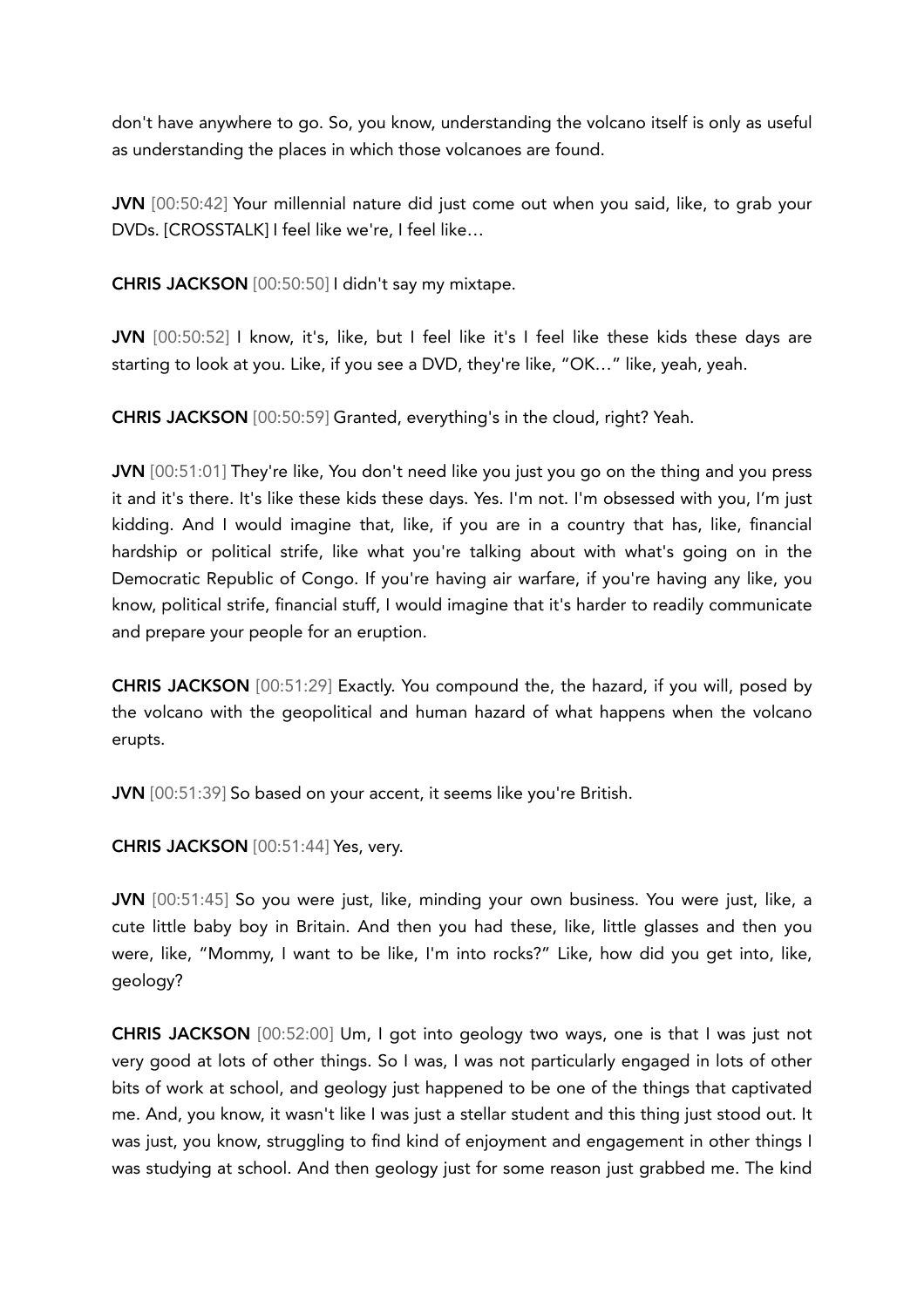of other reason I got into geology because I grew up in an area, which is quite, it's kind of up towards the hills in a place called the Peak District, which is in the central part of the UK. And so I spent a lot of time outdoors with my parents walking, caravaning, camping. And I think, like, looking back by osmosis of being in the natural world is spending quite a lot of time outdoors, when geology was floated as being a plausible career and one bit of a geology career can be spending time outdoors in the natural world, looking at volcanoes and rocks and minerals, that then drew me in as well, was the opportunity to spend time outdoors looking at the beauty of planet Earth and to be paid for that is super awesome.

JVN [00:53:10] So with geology, there's, like, some geologists who are, like, "I'm obsessed with geodes, I'm obsessed with rocks." But then there's other geologists who are, like, "I do volcanoes."

CHRIS JACKSON [00:53:21] So I am, so I'm a kind of a bit of a hybrid geologist, so I work on lots and lots of different things to do with geology. And principally what I'm interested in is the structure and evolution of the Earth. So why does the Earth look like it does in terms of its shape? But also, how do we wind back geological time to try and understand how it's come to look like it does today? Volcanoes are obviously one part of that puzzle, right? Because as the Earth has evolved, volcanic activity has been a really central, fundamental process that's been occurring. So I've been drawn into volcano science or volcanology, if you will, in the last 10 years, because I've just been asking these really general questions about why does the Earth look like it does and then volcanoes a part of that puzzle?

JVN [00:54:07] Well, that's interest. OK, so what have been some of, like, the most standout moments from your fieldwork and have you ever been out somewhere? I've been like, "Fuck me, I need to get out of here. Like, this is dangerous. Like, the pyroclastic flow I feel it," but maybe it didn't happen, or maybe it did. Like, I think what's been, like, the most exciting thing?

CHRIS JACKSON [00:54:23] One of the most exciting places I've been working in recent years is in the Andes. So in the Argentinean Andes, so right on the border with Chile. And we were doing a bunch of fieldwork out there, looking at some rocks, which were a hundred and fifty million years old, and it was super nerdy fieldwork. We were having a great time. We got in some trouble with the local police, not through any bad conduct of ours, I should add, but we ended up getting arrested and put in a, in a, in an Argentine prison cell in the middle of the Andean mountain belts at about two and a half thousand meters above sea level. And it's about minus 10 degrees in the prison cell and we had our passports taken off us. And you know, as a scientist, what do you call it, a humble geologist? You're just sitting there thinking, "How did it come to this?"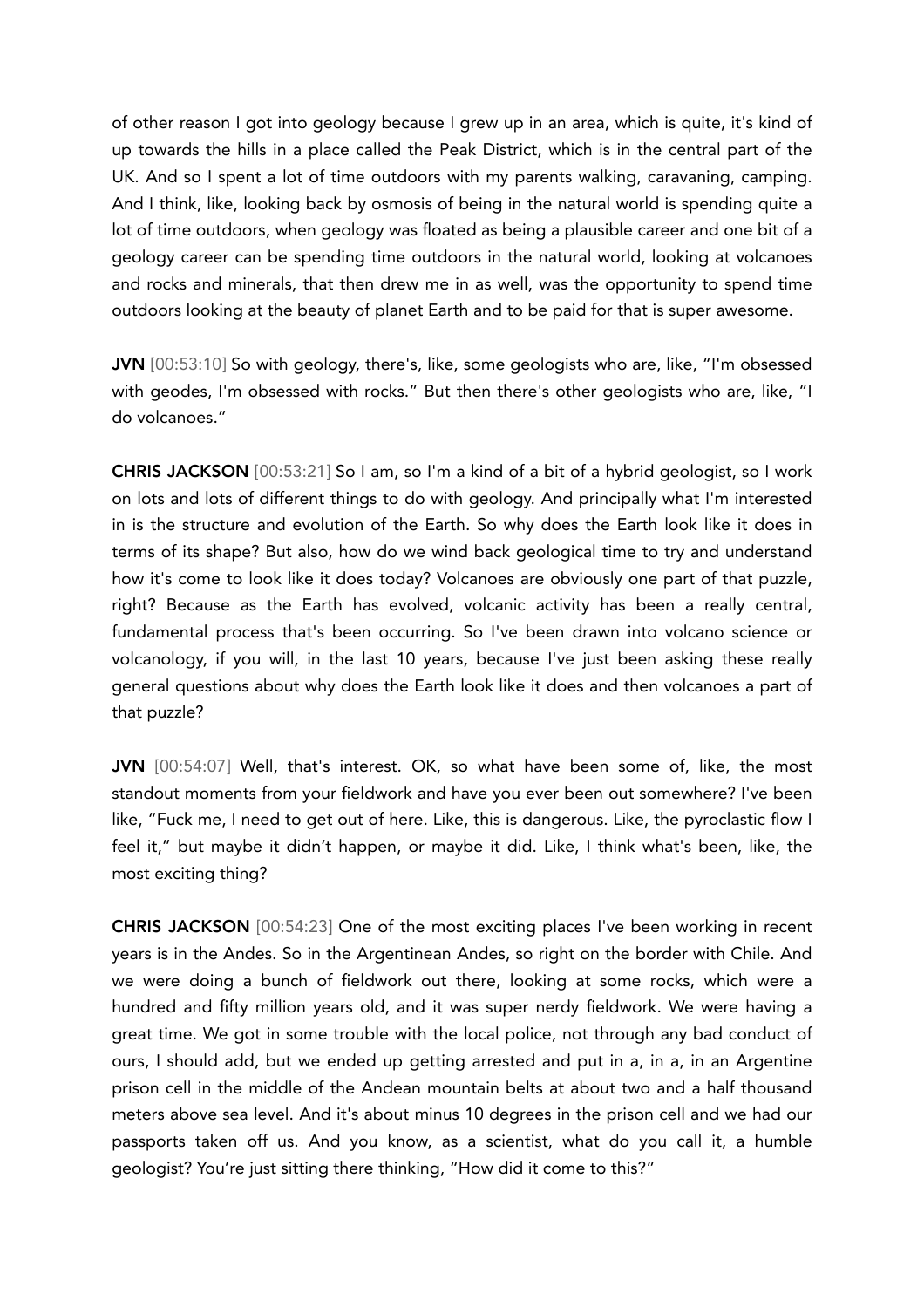JVN [00:55:12] How did it come to that? What happened? How did you go, what, what happened?

CHRIS JACKSON [00:55:16] So Argentina and many countries rightly have very strict laws around collecting fossils. Fossils are viewed as local, rightly, now as local artifacts of the natural history in the same way human remains would be or cave art or anything, right? That's fine. So you're not allowed to take fossils away. We have very strict protocols when we do fieldwork to not take fossils away. Somebody in our group picks up a fossil. And the police found that fossil and all of us then got thrown under the bus and it was all very, very painful, but you kind of see a situation which looks fairly innocuous just go south very quickly and then you realize at this point, you're not in, like, downtown Manchester in a prison cell kind of chilling out. You're actually two and a half thousand meters in the middle of a mountain range with no passport. And so…

JVN [00:56:10] Was there ever, like, a different story where you were, like, you guys discovered something cool or, like, saw something cute or, like, anything else?

CHRIS JACKSON [00:5619] And had a good time? Yeah. Yeah. We, um, let me try and think of a time when we, when we found something which made our jaws drop. Um, oh. It's a very good question, I think lots of places literally think it's somewhere where we went, where it was, where we where we did find something very cool. Oh yes. So yeah, we went to, we did some fieldwork in the Sinai Peninsula. So in Egypt, so south, southeast of Cairo, so just north of the Red Sea. And we were doing fieldwork out there and it was super super cool. We were chilling with the Bedouin, they're the local people who live there and they were kind of occasionally coming up to us and while we have done some fieldwork. And, "Oh, you know, we've seen this rock around the corner. It's black," and we were, like, "Oh, there's not supposed to be any black rocks here. The rocks here are all supposed to be brown." They're like, "Oh, no, no, where we farm our goats, there's black rocks." And I was thinking, "You know, these Bedouin don't know anything. I'm going to go and have a look and see what they're talking about."

And we walked round the corner and there was this incredibly huge lava flow deposits from 23 million years ago, which nobody had ever seen because you had to walk down this very complicated set of canyons and the Bedouin were taking their goats in there every day and we'd not gone there and we went in. And so we found this ancient lava flow 23 million years old. We subsequently did a bunch of work. We worked out what the age of the rocks were. But I was just super awesome to have, to find something geologically just fantastic. But then also for it to have come from a really beautiful interaction with really wonderful people and and they did it in this really kind of, "Oh, come on, have a look at these black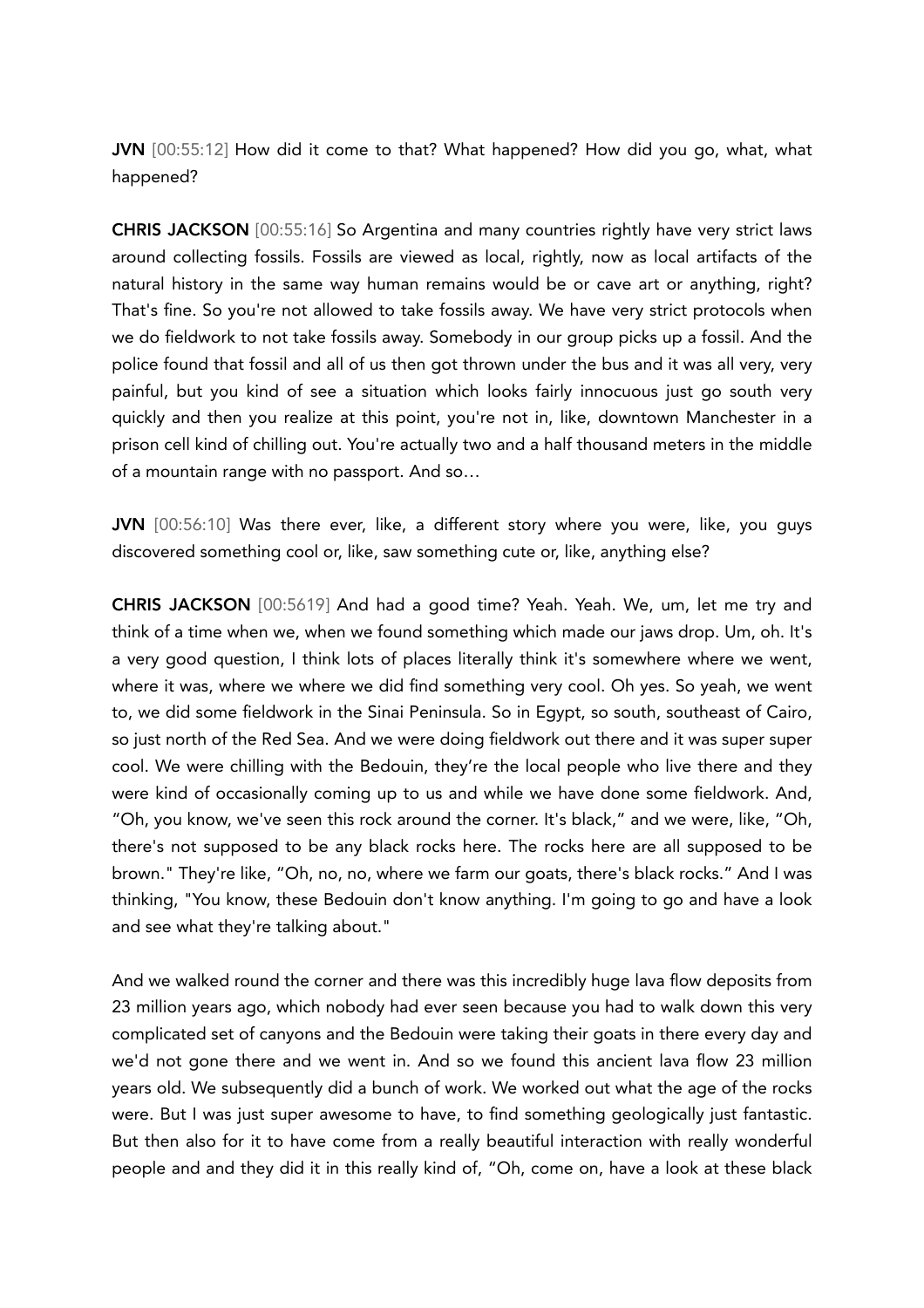rocks." And then it was a typical western, like, "These people don't know anything." And then you go there and it's and it's just amazing.

JVN [00:58:00] So when you said that you were, like, outside with your parents and then they, like, they floated the geology was, like a, like, a, literal, like, career choice? Did I hear that right?

CHRIS JACKSON [00:58:11] Or no? I saw my my parents are both nurses, so they didn't know what the hell the rock was, really. But they, they were just interested in the natural world. They came from the Caribbean, from Jamaica and Saint Vincent. So they sort of had a very different relationship growing up on volcanic islands as children. And they just wanted me and my brothers to spend time outdoors. And I think. What they did do is when I just said, "I want to do this thing." They didn't stop me, which I think for me growing up as a child, and I don't know about you, but for me, my character, my personality very much needed somebody to allow me to be who I needed to be and to do what I wanted to do, and I reacted very poorly to being told to do something else and be somebody else.

JVN [00:58:54] That's beautiful. I also just, I mean, the name of this podcast is Getting Curious. I love that, like, a natural curiosity for you, like, took you into your literal career. And so I think one question that I have that's a little bit off is just that, like, I think I have a lot of folks listening to this podcast that are obviously curious people. I also think that in the last couple of years, a lot of people are really looking at their, like, career choices, like, "Am I happy? Do I want to do this anymore?" I think about Dr. Edith Eger, who is one of our past guests, she's a Holocaust survivor, I love her so much, she said this really incredible thing about when she was wanting to become a psychologist, maybe it was a psychiatrist, but regardless it was a doctor and she was, like, forty six. And she was, like, "Well, gosh, if I," or however old she or she's like, "Well, gosh, if I start now, I'm going to be 50 by the time that I get it." And she had a professor that said to her, "Edith, you're going to be 50 anyway. So do you want to be 50 with a doctorate degree or do you want to do it without?" Yeah. So what has been for you? If there's someone who is, like, maybe has a young person in their life or maybe they're not young, but they're, like, "I've been obsessed with rocks forever, and I don't want to be accountant anymore." How? And it doesn't even have to be necessarily with geology. But what would you say to someone that wanted to get involved in science, wanted to maybe make a career or a life change around science? Do you have any advice as a scientist about what has worked for you?

CHRIS JACKSON [01:00:12] Yeah, I think be curious and seek fulfillment, right? I think the seeking fulfillment piece is, you know, that can be just reading blog posts, reading books, watching documentaries on TV, you know, about geology or about science in general, you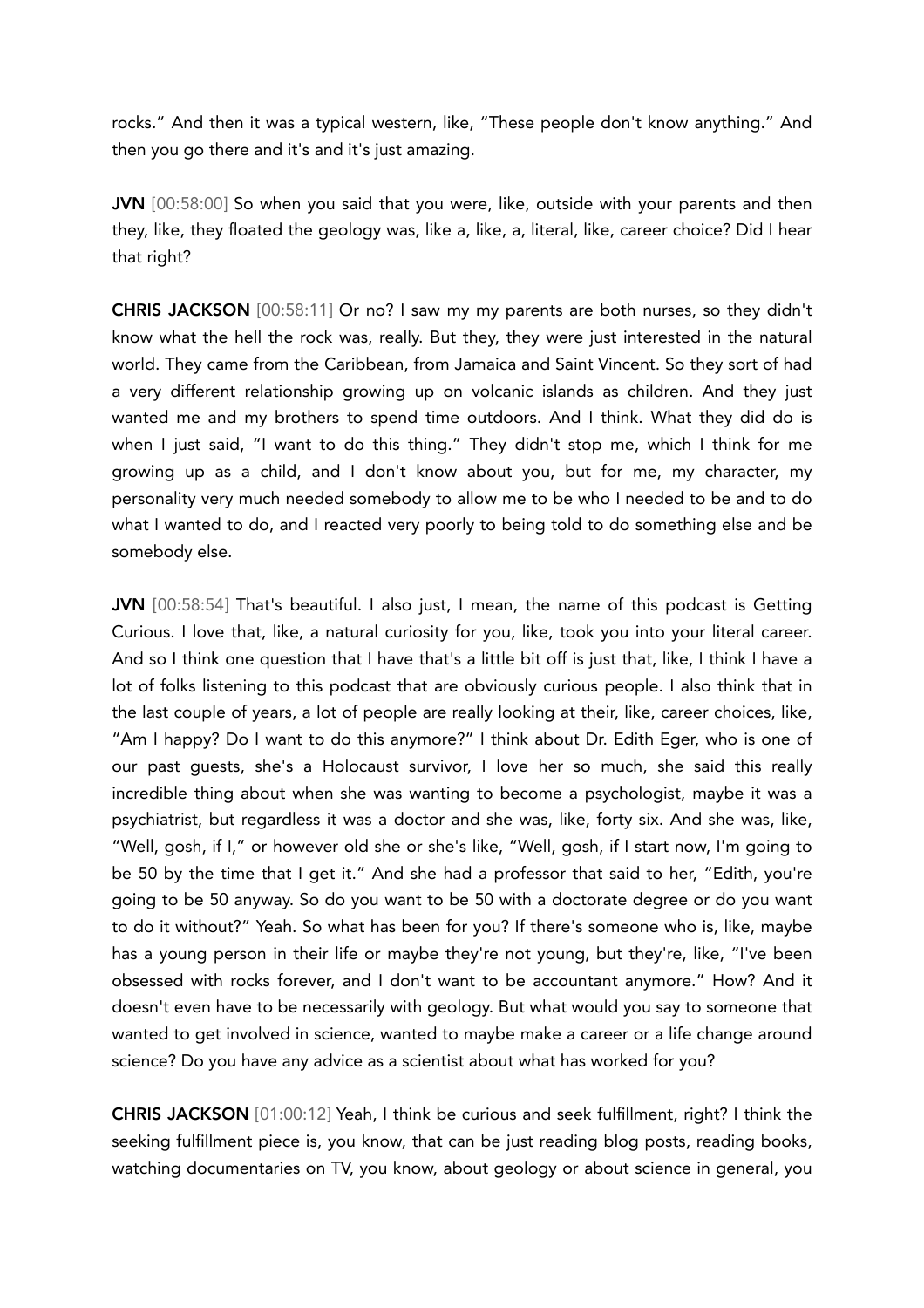know? And you might have to do that alongside your personal life, your busy personal life, you might have to do it alongside your, your, your, your career because you're paying the rent, right? You, that might just be the reality of it. As a young person or somebody who's older, but actually has a career choice, you know, available to them, yeah, go and seek it out again, use your curiosity to ask questions to find out what plausible career choices are out there for you, but start to bring science into your life. And I say that, but science is in our lives all the time, remember. And we've probably always been curious about what's around us, but actually be more proactive in seeking out answers to those questions and, and then see where it takes you. And even if it just enriches your life in the evening by watching a documentary on TV, that's as awesome as it is than it becoming your, your future life career goal.

JVN [01:01:20] OK, so now this is my last official question, but I'll have one more after this for you if we've just been remiss if you didn't mention anything. But, so if, if after this, people have been listening to your gorgeous, creamy British accent and they are, like, "I am butt crazy in love with volcanoes, I started this off and didn't really mind them that much. But now I'm fucking obsessed and I already saw Dante's Peak." Where would you direct people to learn more about volcanoes? Like, are you tweeting about volcanoes a lot? Do you post a lot of pictures on the gram about it? Do you follow some volcano people that you're obsessed with? Any favorite movies, books, whatever? Lay it on us.

CHRIS JACKSON [01:01:58] Yeah, yeah. So I think there's some awesome people on social media who tweet about this all the time. Jeanine Krippner is a very good friend of mine. She tweets a lot of volcanic content. She works with the Smithsonian Institute and the Smithsonian have this very strong group in volcano science, so they just post, like, loads and loads of awesome information about volcanic eruptions today. Volcanic eruptions in the past, they have this amazing art gallery of volcanic eruptions, and people do volcano science in the field. That the Smithsonian Institute is a, is a really good landing place, I think, and Janine to, to really enrich your life about volcanoes. The Kraffts as well. They were a couple who wrote books about they were they were probably the closest to volcano chasers. They died in an eruption in Unzen in Japan in, I think in the 80s, the Krafft couple. They, they wrote books and documented volcanic behavior. So go and look at the Kraffts, K-R-A-F-F-T, and read about their lives and read about the, the way they talked about volcanoes with Indigenous peoples almost in a spiritual way, they had they had it, they had an appreciation of the physicality of volcanoes, but they also saw volcanoes as being much more than simply a big lump of rock out of which lava occasionally comes. And so I think I think I would recommend those things to your listeners as a kind of landing point for learning more about volcanoes.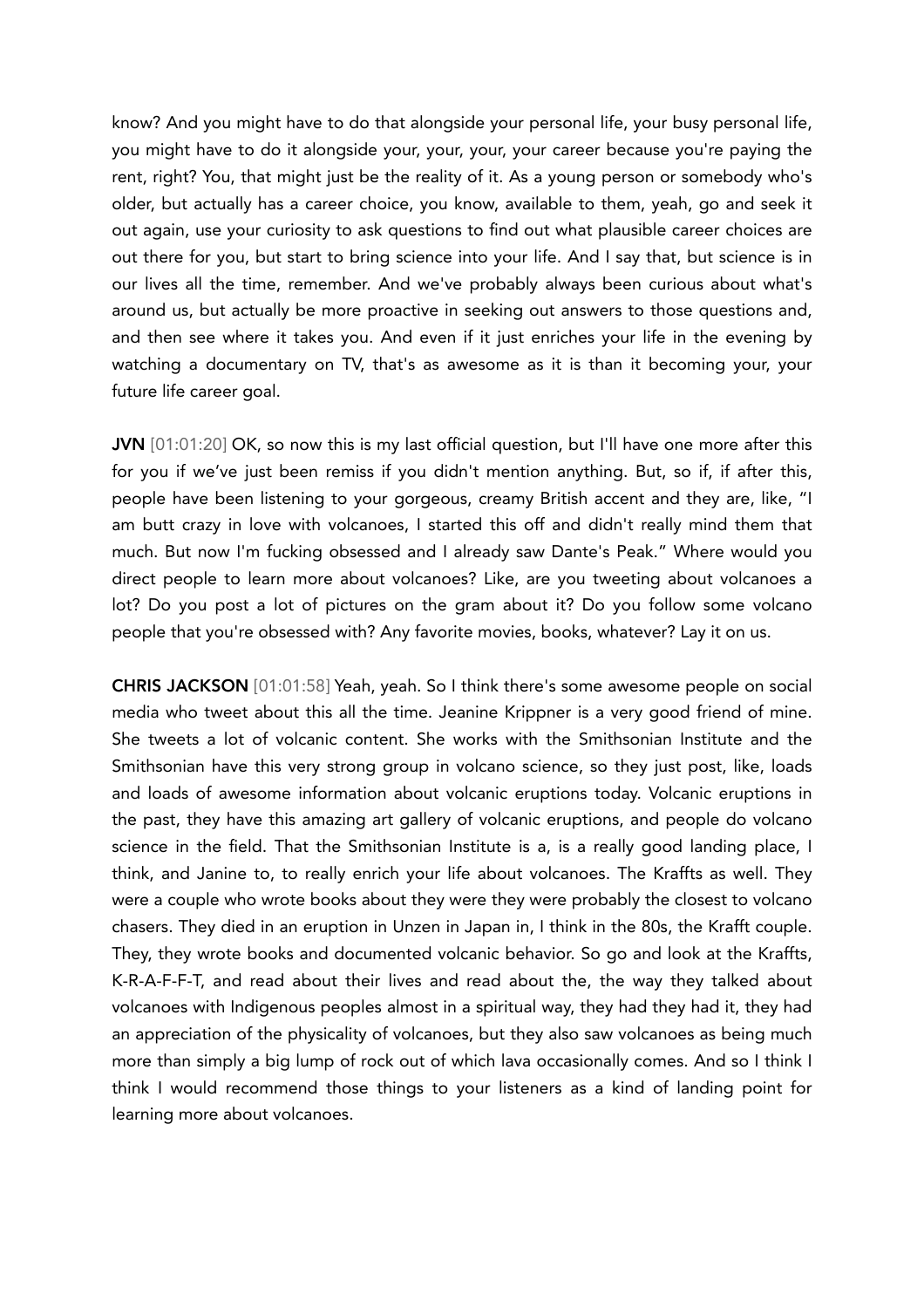JVN [01:03:26] And they went to go see it, a volcano in Japan, and they got the wrong side of the volcano at the wrong time and they died?

CHRIS JACKSON [01:03:34] They died in a pyroclastic flow, yeah. [CROSSTALK] This is why I said I told you, I told you that the, you know, there and the one thing that does fear the volcano, volcanologists fear more than anything else is pyroclastic flows.

JVN [01:03:49] OK? Actually, I have one more question. I'm sorry. Remember that part in Dante's Peak when the grandma sacrifices herself and jumps out of the fucking, like, that boat, because it's, like, sinking and they're in the, is that geologically possible? Can a river turn into like a liquefied acid fucking like pyro plastic flow ass fucking melt your body in half like it did to her?

CHRIS JACKSON [01:04:09] No.

JVN [01:04:10] Oh.

CHRIS JACKSON [01:04:11] You can get probably quite acidic waters from hydrothermal vents, right? So but that but they're often associated not with the, you know, the Dante's Peak always gonna erupt next Tuesday. These are things which are. Which have been forming over a long period of time, so gases have been coming out for a long, long time, this water has been absorbing those gases for a long, long time.

JVN [01:04:30 I'm talking, like, could a volcano erupt a la Dante's Peak, and turn a local creek into a running river of hot acid that would kill your grandma in the way that she died in that movie?

CHRIS JACKSON [01:04:45] I would, I my, my sense is not, sorry.

JVN [01:04:48] So that's probably never happened.

CHRIS JACKSON [01:04:49] No, because this is it: as scientists, we sort of know what we know, but there's lots more we don't know, right?

JVN [01:04:55] So she was just such a pivotal character and she literally sacrificed herself in that, like, acid river. That scene really stuck with me.

CHRIS JACKSON [01:05:02] I know, well, this is probably what puts people off volcanology.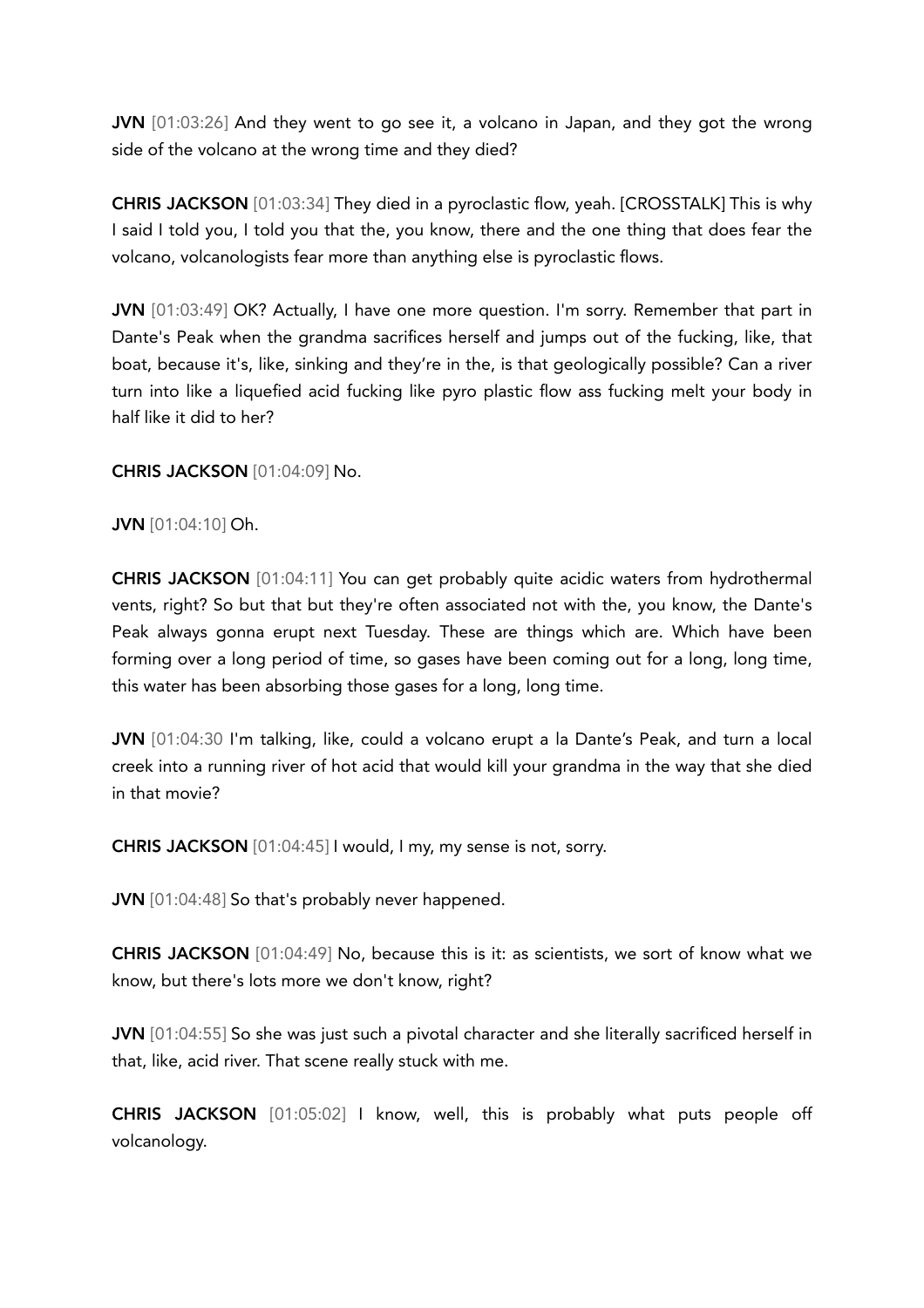JVN [01:05:06] Do you remember that scene, right? That, you know, with her little bob, her little gray hair haircut?

CHRIS JACKSON [01:05:10] I think she isn't is, isn't it, it seemed to be-

JVN [01:05:13] It's her mother-in-law, honey. Oh, well, yeah, I really know this movie too well. It's the mayor's mother-in-law. It's, like, her ex-husband's mom, and they go up to get her. But she doesn't want to evacuate and then it's too fucking late. And then it's erupting. And then they have the kids and the mom and Piece, they jump in the boat. But honey, what they don't know is that creek turned into, like, hot lava water. Yes. And then she said, then they're almost to the bank, but it's totally fucking sinking. So she jumps out of the boat and then like, walks them onto the bank and they're, like, "No, no." And then she's like, "Oh," and then she's all burned, and it's just devastating.

CHRIS JACKSON [01:05:46] I know it is. It is a pivotal moment in volcano science and volcano films. I think because a… [CROSSTALK]

JVN [01:05:53] Yeah, like, making things that are impossible, like, making them seem like art.

CHRIS JACKSON [01:05:57] Yeah, mother in law's are never popular. So maybe it was the right character to go. I'm not sure.

JVN [01:06:01] It's true, but that is annoying when there's like things that just like, aren't real, like, in, like, you know.

CHRIS JACKSON [01:06:06] I know. But you know, as a scientist, I can admit this to now. I think if we made films just about science, they'd be quite dull because large parts of science are not that exciting, so we are faced with the challenge of how do we portray the science realistically so that we engage people without them making them completely ridiculous? And that is a very, you know, I've made a few TV programs and given talks about this like, you know, it is a very fine line to try to in terms of engaging people with a topic and then just boring them out of their minds.

JVN [01:06:35] Well, I mean, this has been working for me. I guess, that was creative of them, they basically turn like a river into, like, a liquid pyroclastic flow, which is, like, interesting. Chris Jackson, is there anything that you would be remiss as a literal geologist that we did not cover today about volcanoes? I would also tell you that next time a big volcano eruption happens, you're going to have to come back and be like an emergency